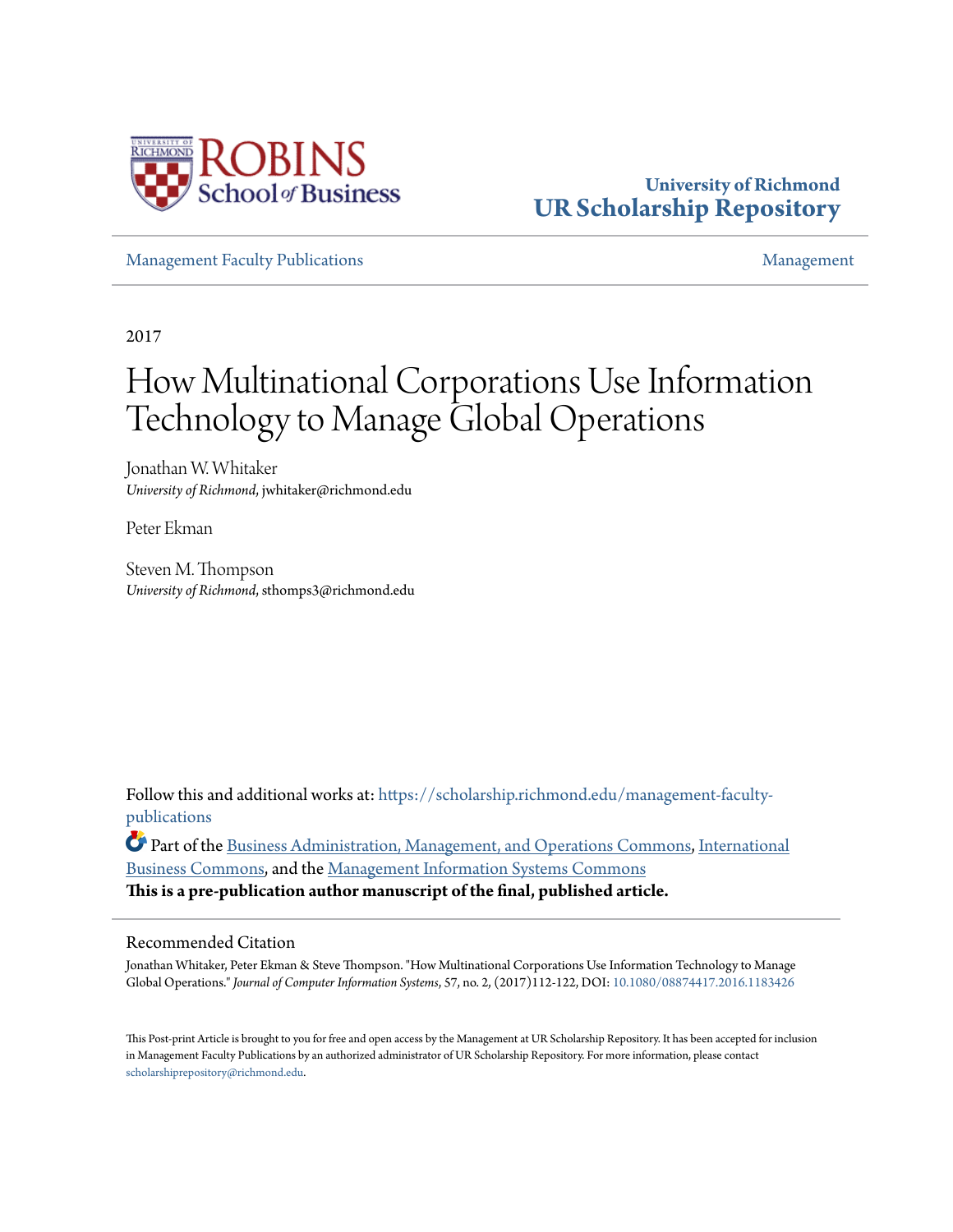# **HOW MULTINATIONAL CORPORATIONS USE INFORMATION TECHNOLOGY TO MANAGE GLOBAL OPERATIONS**

Jonathan Whitaker \* Management Department Robins School of Business University of Richmond 1 Gateway Road Richmond, Virginia 23173 phone +1.804.287.6524 fax +1.804.289.8878

Peter Ekman Marketing Division School of Business, Society and Engineering Mälardalen University Post Office Box 883 SE-721 23 Västeräs, Sweden phone +46.21.10.14.17 fax +46.21.10.14.80

> Steve Thompson Management Department Robins School of Business University of Richmond 1 Gateway Road Richmond, Virginia 23173 phone +1.804.287.6524 fax +1.804.289.8878

# **This version dated June 16, 2015 before publication in** *Journal of Computer Information Systems*

\* Corresponding author

jwhitaker@richmond.edu, peter.ekman@mdh.se, sthomps3@richmond.edu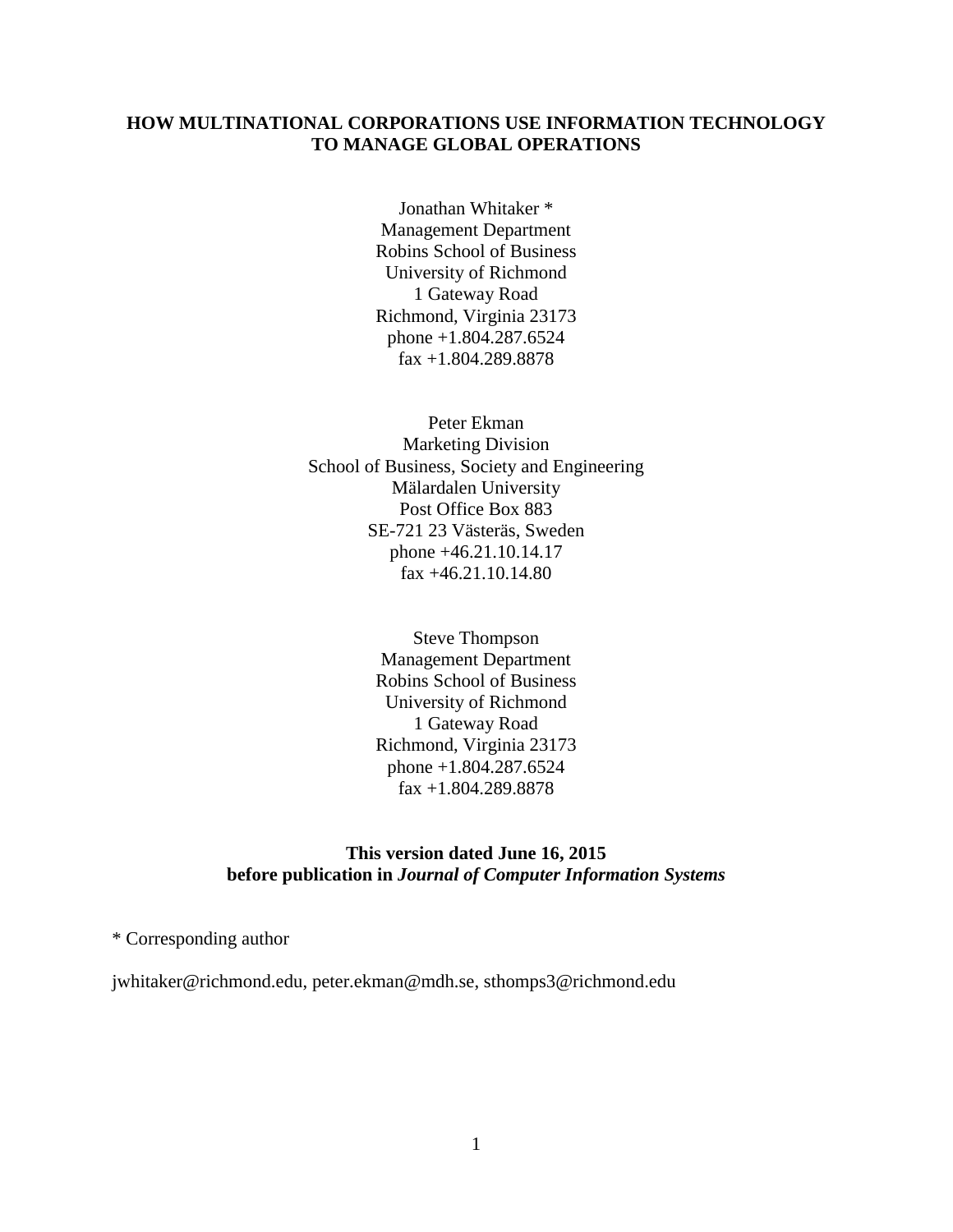# **HOW MULTINATIONAL CORPORATIONS USE INFORMATION TECHNOLOGY TO MANAGE GLOBAL OPERATIONS**

#### **Jonathan Whitaker, Peter Ekman, Steve Thompson**

### **ABSTRACT**

*Despite a generally-acknowledged importance of information technology (IT) in enabling global strategy and a broad understanding of the manner in which IT enhances coordination and reduces cost, few studies have focused precisely on how multinational corporations (MNCs) use IT to facilitate globalization. To address this gap in the literature, we conduct a case study across four large MNCs, and use primary data to develop theoretical propositions on the characteristics of products, processes and customers that impact the ways in which MNCs use IT to manage their global operations.*

**Keywords:** Multinational, MNC, international, information technology, global.

#### **INTRODUCTION**

Over the past 50 years, international markets have contributed an increasing share of revenues and profits for multinational corporations (MNCs). For example, the share of international profits as a percentage of total profits for U.S. firms rose from 5% in the 1960s to over 25% during the 2000s [\[1\]](#page-19-0). The increase has been particularly dramatic over the past decade, as U.S. corporate overseas profits increased at a double-digit pace for 22 consecutive quarters [\[49\]](#page-21-0). U.S. firms have also found higher returns on sales in foreign markets than in domestic markets, and less variability in earnings compared with domestic operations [\[18\]](#page-19-1).

This trend is expected to continue and accelerate in the future, because globalization is an important vehicle for MNCs to manage revenue growth and cost reduction. Globalization provides opportunities for revenue growth by expanding operations into new geographical areas, and opportunities to reduce costs and increase profitability through economies of scale and scope [\[4\]](#page-19-2). It presents multinational firms with strategic opportunities that are not available to purely domestic firms, such as the ability to acquire inputs from multiple locations and serve diverse markets [\[2\]](#page-19-3). Globalization also enables firms to access global availability of talent to reduce cycle time, spur innovation, and maintain or improve quality [\[29\]](#page-20-0). Among the 30 companies in the Dow Jones Industrial Average, the 10 that get the largest share of their sales abroad were expected to see revenues grow by an average of 8.3%, and the 10 that do the least business outside the U.S. were expected to show much lower average revenue gains of 1.6% [\[27\]](#page-20-1).

However, the advantages associated with globalization come with several risks in managing business operations across country borders. A presence in diverse locations presents MNCs with higher levels of complexity, variability, unfamiliarity and uncertainty [\[52\]](#page-21-1). Entry into foreign markets creates local adaptation costs, and location differences create difficulties to transfer products, services, processes and information between headquarters and subsidiaries in various countries. Executives at MNCs face the challenge to manage the operations of their subsidiaries with each other and with headquarters, to administer the firm as a coordinated global network [\[11\]](#page-19-4). To manage these risks and achieve the desired level of administrative coordination, firms deploy a wide range of mechanisms, of which several include a critical role for information technology (IT) systems [\[19\]](#page-19-5). Despite a generally-acknowledged importance of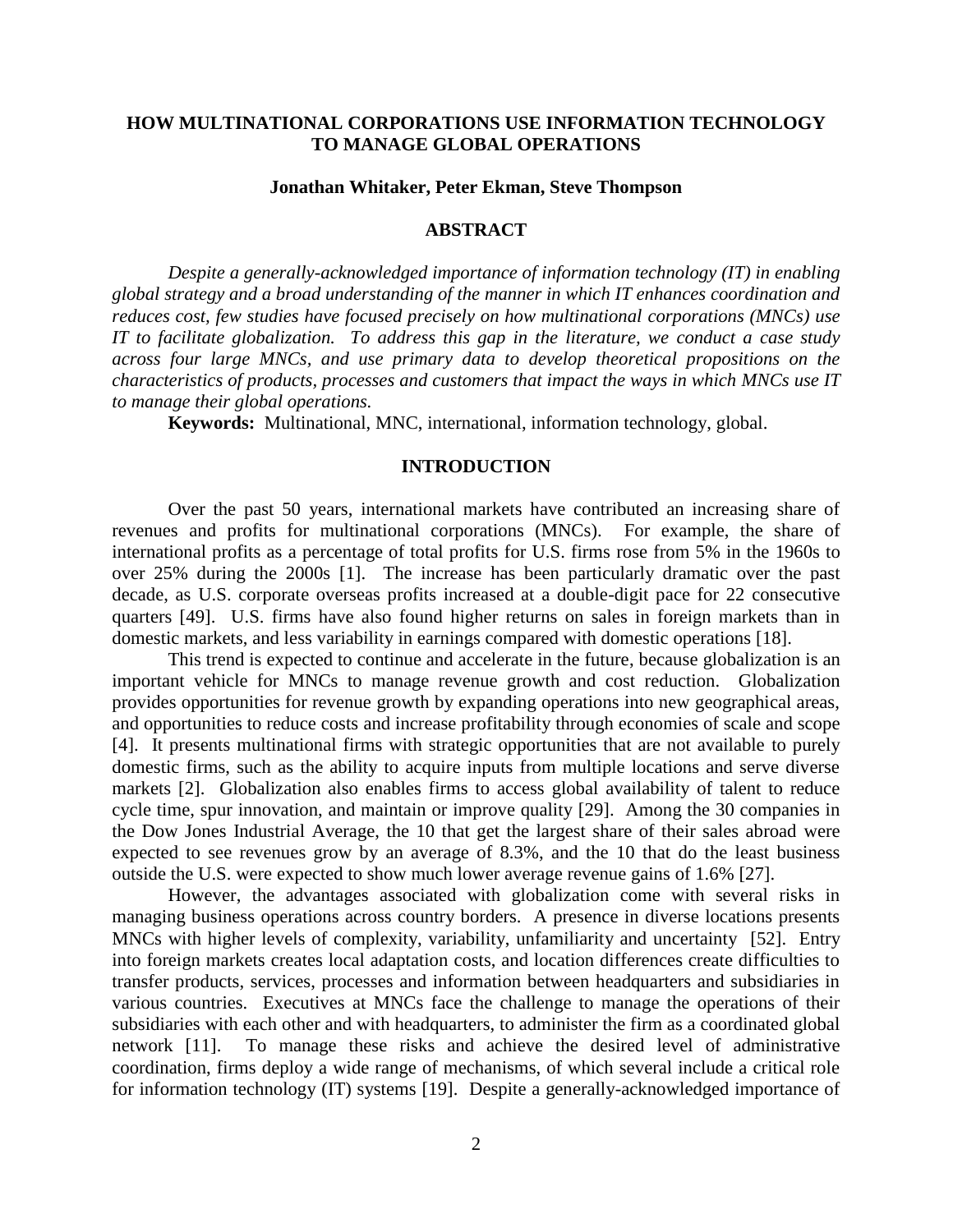IT in enabling global strategy and a broad understanding of the manner in which IT enhances coordination and reduces cost, few studies have focused precisely on how MNCs use IT to facilitate globalization [\[36\]](#page-20-2).

The purpose of this paper is to build depth and understanding for the mechanisms through which MNCs use IT to facilitate globalization. We use case study data derived from interviews with the top IT and business executives in four large MNCs to identify differences in application of the mechanisms. This paper contributes to research and practice. From a research perspective, this paper more clearly illustrates the theoretical mechanisms of value chain configuration, value chain coordination and local responsiveness that have been identified in prior research. Based on these theoretical mechanisms, this paper also develops three predictive propositions that will enable researchers to extend their study of IT and globalization. From a practice perspective, our case studies demonstrate that the manner in which global firms use IT will vary based on the type of product, type of process, and type of customer.

# **BACKGROUND AND THEORETICAL FRAMEWORK**

IT enables firm to globalize their operations and achieve foreign revenues and foreign profits through three mechanisms – value chain configuration, value chain coordination, and local responsiveness. Value chain coordination refers to the coordination of similar value chain activities (such as procurement or production) across different geographic locations, and involves the management of information to make decisions related to the activities and the management of knowledge and resources necessary to perform the activities [\[38\]](#page-20-3). IT systems facilitate value chain coordination and knowledge flows through provision of rich transmission channels and knowledge management systems for transfer and absorption of knowledge by headquarters and subsidiaries. IT systems greatly expand the type, frequency, speed and volume with which MNCs can input, store, extract and exchange structured information and unstructured knowledge throughout the firm [\[12\]](#page-19-6). The systems enable firms to communicate knowledge to personnel in headquarters or subsidiaries who have the best experience and capabilities to make specific decisions, and provide infrastructure to share, distribute and absorb knowledge across geographic and functional boundaries, and to coordinate activities and develop strategic opportunities [\[20\]](#page-20-4).

Value chain configuration refers to the manner in which firms build the capacity to perform value chain activities globally and disperse those activities across different geographic locations [\[26\]](#page-20-5). By reconfiguring its value chain activities, a firm can achieve efficiencies through centralized administrative coordination, control of resources, and performance measurement [\[45\]](#page-21-2), and can produce and innovate in low cost markets and sell in high return markets. Firms can use IT to extract information and knowledge components of production inputs and business processes, and move those components around the world to perform each value chain activity in the location where it can be best accomplished [\[34\]](#page-20-6). IT systems enable MNCs to treat subsidiaries as component pieces, which allows firms to locate activities across subsidiaries and geographies as appropriate [\[15\]](#page-19-7). In local responsiveness, firms implement changes in product features, production and distribution approaches, advertising messages and pricing to tailor for local markets [\[40\]](#page-20-7). IT systems are an integral component of a local responsiveness [\[31\]](#page-20-8). Firms can use their IT and communications architecture to draw together marketing, research and development (R&D), and production experts with the unique skills and knowledge of a particular local market, which enables the firm to respond and adapt with products and services that are tailored for customers in that market [\[42\]](#page-21-3).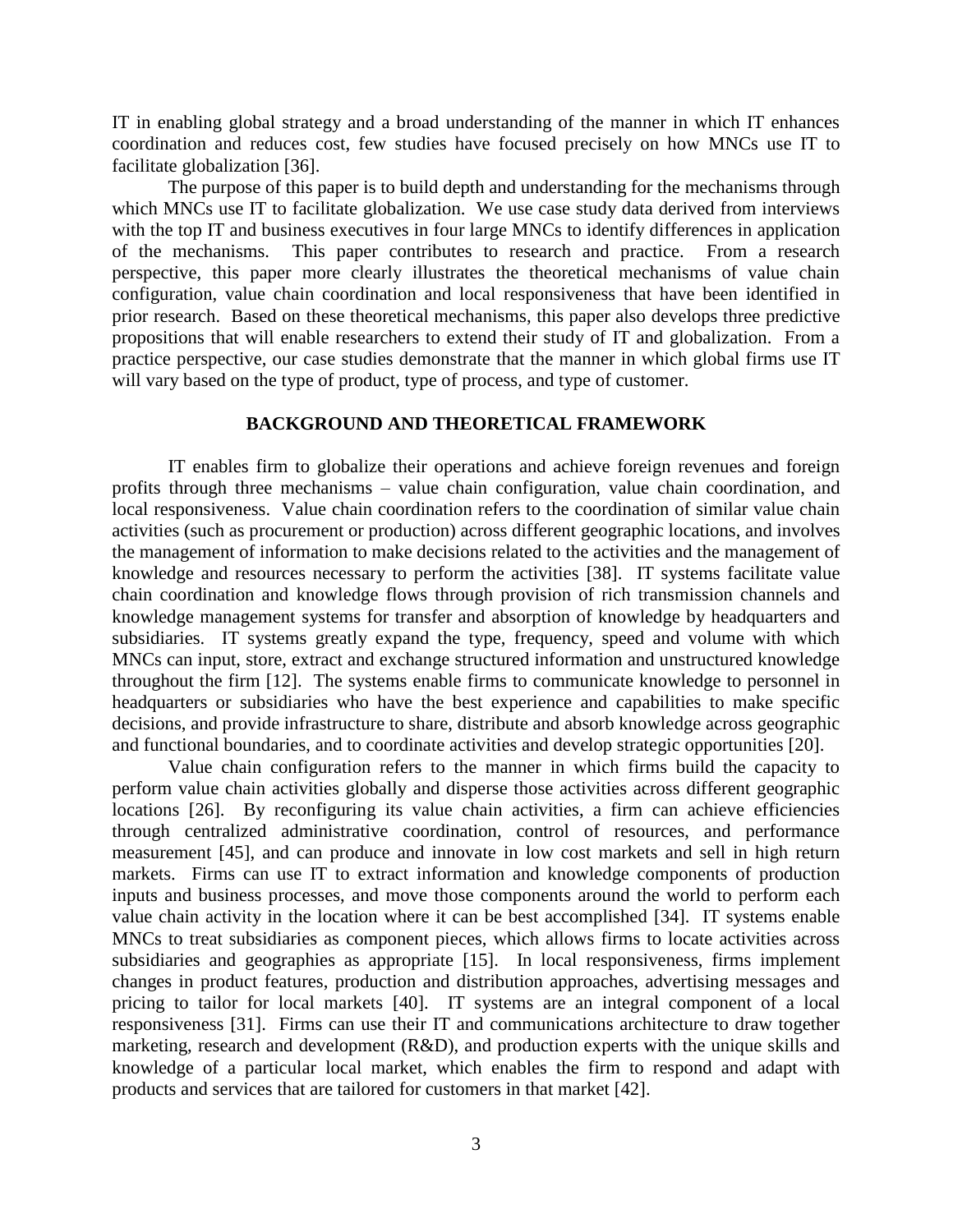While early global IT research [\[21\]](#page-20-9) generated helpful insights by mapping IT configurations to the traditional strategy typologies of multi-domestic, global, international and transnational<sup>1</sup> [\[3\]](#page-19-8), subsequent research notes the need to progress beyond the typologies for at least three reasons. First, typologies with a limited number of options may not be able to explain the full set of considerations firms use to organize their foreign subsidiaries and global IT operations [\[10\]](#page-19-9). Second, IT has increased the ability of firms to simultaneously achieve a degree of global efficiencies *and* local responsiveness, which are the traditional strategy tradeoffs [\[47\]](#page-21-4). As more firms use IT to pursue global efficiencies and local responsiveness, traditional strategies increasingly become blurred [\[42\]](#page-21-3). Third, the strategy typologies are difficult to operationalize, and there may be differences between a firm's actual positioning and its aspiration [\[25\]](#page-20-10). Therefore, to complement prior research and generate further insights on global IT, we categorize firms based on more objective measures from prior research, such as whether the firm's primary product is durable vs. non-durable, and whether the end user for the firm's primary product is industrial customers or individual consumers. Because IT powers multiple processes across the firm, we perform our analysis based on a distinction between front office processes and back office processes. Below we provide further background on the distinctions between types of goods, customers and processes.

#### **Durable goods and non-durable goods**

Firms can be classified based on the nature of their products and services. For example, manufacturing firms can be classified based on whether they make durable goods or non-durable goods. Durable goods last for a longer period of time and non-durable goods last for a more limited period, and the stability of prices for durable goods is greater than the stability of prices for non-durable goods [\[28\]](#page-20-11). The nature of goods impacts processes throughout the firm. Firms that manufacture durable goods must allocate more resources to R&D, and emphasize production efficiency and product quality [\[16\]](#page-19-10). Firms that manufacture non-durable goods must focus on the acquisition of market share through competitive pricing, and the constant development of additional markets [\[13\]](#page-19-11). As we will discuss below, the use and impacts of IT can differ based on the nature of products and services produced by the firm [\[53\]](#page-21-5).

#### **Industrial customers and individual consumers**

 $\overline{\phantom{a}}$ 

Firms can also be classified based on whether the end users of their products are industrial customers or individual consumers. The market for industrial customers is more concentrated than the market for individual consumers [\[50\]](#page-21-6). Industrial customers have larger transaction volumes per customer, while individual consumers have intermittent transactions with lower dollar values per transaction. While industrial products are more standardized because technical specifications do not vary across countries [\[5\]](#page-19-12), consumer products are less standardized because consumer preferences are more idiosyncratic to local cultures and tastes [\[46\]](#page-21-7). Firm relationships with industrial customers are more prevalent, complex, balanced, and long-standing than relationships with individual consumers [\[17\]](#page-19-13).

<sup>&</sup>lt;sup>1</sup> A multi-domestic strategy is based on a portfolio of autonomous domestic companies with a focus on local responsiveness, an international strategy is based on home country expertise with a focus on control, a global strategy is based on scale economies with a focus on integration, and a transnational strategy is based on a headquarters-subsidiary network with a simultaneous focus on global integration and local responsiveness [3].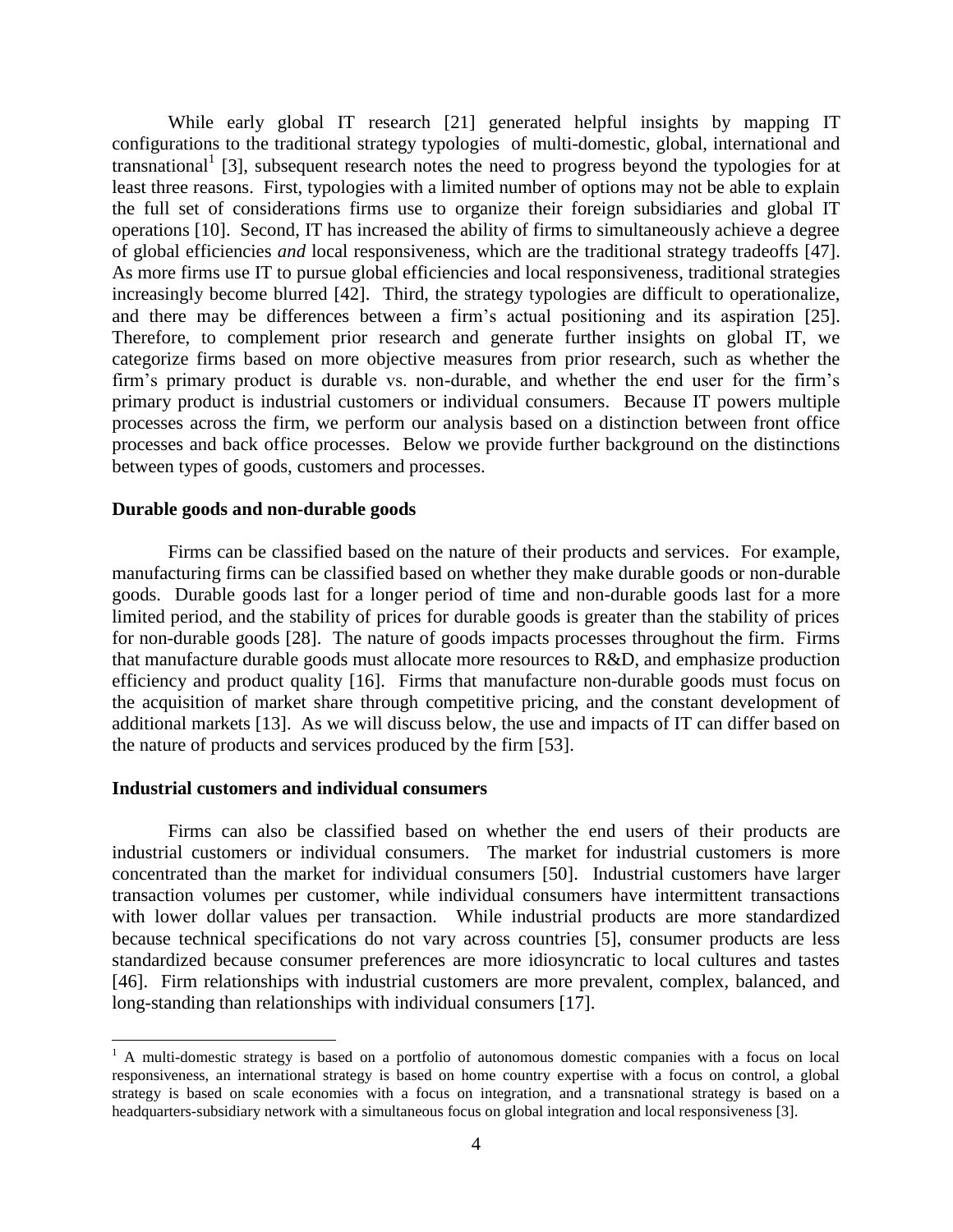### **Front-office and back-office processes**

The operations of a firm can be viewed as two sets of business processes – front-office processes and back-office processes [\[41\]](#page-20-12). Front-office processes are those through which the firm interacts directly with the customer, and include marketing, sales and service. While backoffice processes are also important to the firm's operations, they do not interact directly with the customer. Back-office processes include finance, accounting, IT and human resources (HR). The extent of customer contact influences the challenges inherent in each set of processes, and the resulting focus of the firm [\[56\]](#page-21-8). Front-office processes must cope with uncertainly resulting from customer involvement and unique requests, which create inefficiencies and increase operating costs. Firms must configure their front-office processes to address the human relations aspect of customer contact, and to be flexible to customize products and services to customer requirements [\[37\]](#page-20-13). Because customers do not directly interact with back-office processes, customers may not perceive back-office processes as part of the firm's value proposition. This places pressure on firms to standardize and automate to enhance the efficiency and effectiveness of back-office processes. Firms generally make larger capital investments related to back-office processes compared with front-office processes, with the objective to reduce the long-term cost of back-office processes [\[44\]](#page-21-9).

#### **METHODOLOGY AND CASE STUDY FIRMS**

We designed this research project as a multi-case study. Case studies involve a holistic, in-depth investigation of phenomena that cannot be studied independently from the context in which they occur [\[39\]](#page-20-14). The use of multiple cases enables cross-analysis of a phenomenon in diverse settings, which increases the volume of evidence and robustness of findings [\[9\]](#page-19-14). It is desirable to have a common context across cases, to provide a degree of consistency for comparison/contrast and some control factors that allow for generalization [\[8\]](#page-19-15). Multi-case studies focus on analytical generalization rather than statistical generalization to the full population [\[23\]](#page-20-15).

Our selection of four cases for this paper is consistent with the recommendation of  $4 - 5$ cases for multi-case study research [\[7\]](#page-19-16), and with the guidance that fewer than four cases may lack empirical grounding [\[8\]](#page-19-15). We agreed to provide confidentiality to our case study firms, and we do not disclose the identity of the firms in this paper. One firm manufactures and sells finished equipment to industrial customers, and we call this "Equipment firm" in this paper. The second firm manufactures and sells components to industrial customers, and we call this "Parts firm." The third firm manufacturers and sells durable household goods, and we call this "Household Goods firm." The fourth firm manufactures and sells consumer products, and we call this "Consumer Products firm."

The four firms in our study have a common context. All four firms are included on the 2011 *Forbes* Global 2000 list of the world's largest publicly-traded firms, and have annual revenue over US\$1 billion. All four firms are headquartered in Northern Europe, have over 50% of sales outside the home country, and have Europe and North America as two of their top three sales markets. The equities of all four firms are publicly traded on European and U.S. exchanges. Our unit of analysis is the firm, with the European headquarters and North America subsidiary of each firm as sub-units of analysis. Table 1 shows a profile of our four case study firms.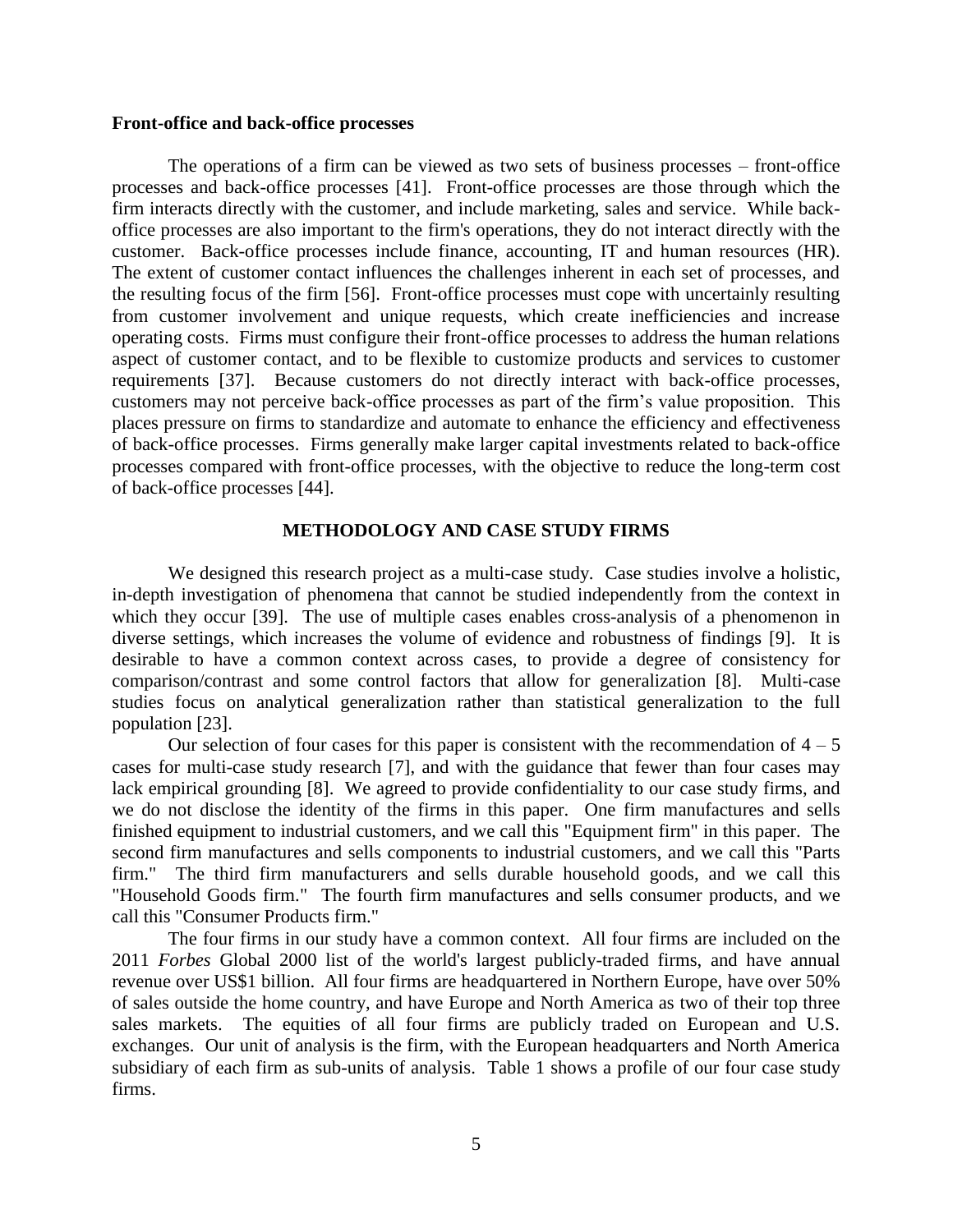|                                | Equipment       | <b>Parts</b>    | Household         | <b>Consumer</b>      |
|--------------------------------|-----------------|-----------------|-------------------|----------------------|
|                                | firm            | firm            | <b>Goods firm</b> | <b>Products firm</b> |
| 2011 Forbes Global 2000 rank   | Top 1000        | Top 1000        | Top 1000          | Top 2000             |
| Annual revenue                 | $US$5+ billion$ | $US$5+ billion$ | $US$10+ billion$  | $US$1+ billion$      |
| Founded                        | 1800's          | Early 1900's    | Early 1900's      | Early 1900's         |
| Employees                      | $10,000+$       | $30,000+$       | $50,000+$         | $3,000+$             |
| Countries with operations      | $10+$           | $25+$           | $50+$             | $20+$                |
| Countries with mfg. facilities | $10+$           | $15+$           | $15+$             | $5+$                 |
| Largest market                 | Asia            | Europe          | North America     | Europe               |
| $2nd$ largest market           | Europe          | Asia            | Europe            | North America        |
| $3rd$ largest market           | North America   | North America   | Latin America     | Rest of world        |

# **TABLE 1 Corporate Profile of Case Study Firms**

Notes: 1. Data in this table is based primarily on each firm's 2010 annual report, which is closest in time to data collection for this research project.

2. Approximations are intended to maintain anonymity of the case study firms.

While our case study firms have a common context to allow for comparison and contrast, they also represent diverse settings to explore the manner in which MNCs use IT to coordinate global operations. Equipment firm and Household Goods firm manufacture durable products, and Parts firm and Consumer Products firm manufacture non-durable products. Equipment firm and Parts firm products are used by industrial customers, and Household Goods firm and Consumer Products firm products are used by individual consumers. Applying the criteria discussed above to segment firms based on the nature of products and nature of customers, Table 2 shows that we have one firm in each quadrant.

**TABLE 2 Categorization of Firms by Product and Customer Characteristics**

|                            | <b>Industrial customer</b> | Individual consumer           |
|----------------------------|----------------------------|-------------------------------|
| Durable product            | Equipment firm             | Household Goods firm          |
| <b>Non-Durable product</b> | Parts firm                 | <b>Consumer Products firm</b> |

We adopted the positivist approach in this research, because we believe the manner in which MNCs use IT to coordinate global operations is an objective phenomenon that can be identified by deductive logic, and that can be accurately described by senior executives in our case study firms with limited room for interview participants to construct their own meaning [\[39\]](#page-20-14). Based on the positivist approach, our goal was to combine data sources from the European headquarters and U.S. subsidiary of our case study firms to arrive at a unified set of insights for the manner in which MNCs use IT to coordinate global operations. Consistent with one appropriate application of case study research, we use data from our case study firms to develop predictive propositions that can be tested in future empirical research [\[55\]](#page-21-10).

Similar to the majority of published IS case studies, we used face-to-face, in-depth, semistructured interviews as our primary source of data. In-depth interviews enable researchers to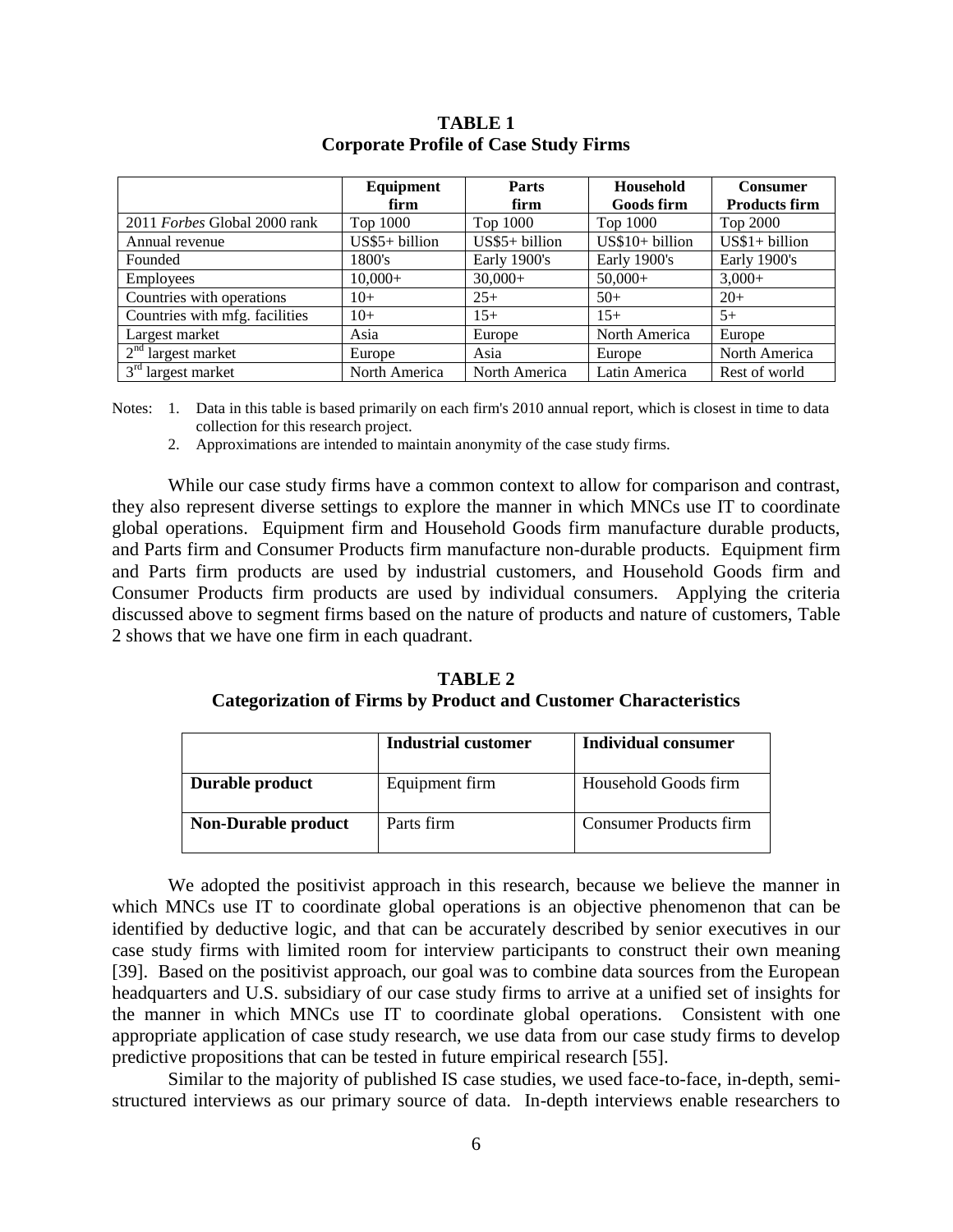understand participant descriptions and accounts of actions and events [\[54\]](#page-21-11). We conducted a total of 21 interviews with 18 interviewees, at the level of  $3 - 5$  interviews per case and threshold of 20 total interviews recommended by [\[7\]](#page-19-16). Even more important than meeting the recommended threshold is our belief that that the number of interviews enabled us to receive a complete picture of IT operations at the European headquarters and U.S. subsidiaries for our case study firms [\[32\]](#page-20-16). An important element that strengthens the validity of our data is that we interviewed senior executives that have the most accurate and comprehensive understanding of IT and business strategy at each firm [\[48\]](#page-21-12). For example, we interviewed the Chief Information Officer (CIO) for all four firms, and also conducted interviews with other senior executives with titles such as Chief Technology Officer (CTO), Deputy CIO, Regional CIO, Regional IT Vice President (VP), Regional Director, and Regional Controller. Table 3 provides a list of interviewees for our case study firms. In addition to the interviews, members of the research team reviewed some information in annual reports, news coverage, and websites to learn more about the firms and to provide context for case study material. Given the extended timeframe of multi-year IT implementations at our case study firms, observation was not a suitable method to collect data for this research project.

In most cases, the research team initially contacted the CIO, and the CIO provided access and introduction to other IT and business executives in Europe and the U.S. Most interviews were conducted in person at the executive's offices in Europe and the U.S., most interviews lasted between one and two hours, and most interviews involved more than one member of the research team. While most executives were interviewed once, some executives were interviewed multiple times. The research team followed a consistent interview pattern across firms by first meeting with European headquarters personnel, then meeting with U.S. subsidiary personnel, and then meeting again with European personnel. Most interviews were conducted over a period of 15 months from March 2009 to June 2010.

|                               | Europe                 | <b>North America</b>        |
|-------------------------------|------------------------|-----------------------------|
| <b>Equipment Firm</b>         | Global CIO             | Regional IT VP              |
|                               | Regional CIO           | Regional IT VP              |
| Parts Firm                    | Global CIO             | <b>Regional Controller</b>  |
|                               | Deputy CIO (2)         | <b>Regional Controller</b>  |
| Household Goods Firm          | Global CIO (3)         | <b>Regional IT Director</b> |
|                               | Global CTO             | <b>Regional Controller</b>  |
|                               | Global IT Director (2) |                             |
| <b>Consumer Products Firm</b> | Global CIO             | Regional CIO                |
|                               | Deputy CIO (2)         | <b>Regional Director</b>    |
|                               |                        | <b>Regional Director</b>    |

# **TABLE 3 List of Interviewees**

Notes: 1. Numbers in parentheses indicate multiple meetings with an interviewee.

- 2. Four interviews included two simultaneous participants from the case study firm.
- 3. The Global CIO of Parts firm departed the firm during the research project.
- 4. The Global CIO of Consumer Products firm joined the firm during the research project.

We used semi-structured interviews because we were familiar with the questions to be asked but unable to predict the answers, and semi-structured interviews enable researchers to obtain required information while giving participants freedom to respond and illustrate concepts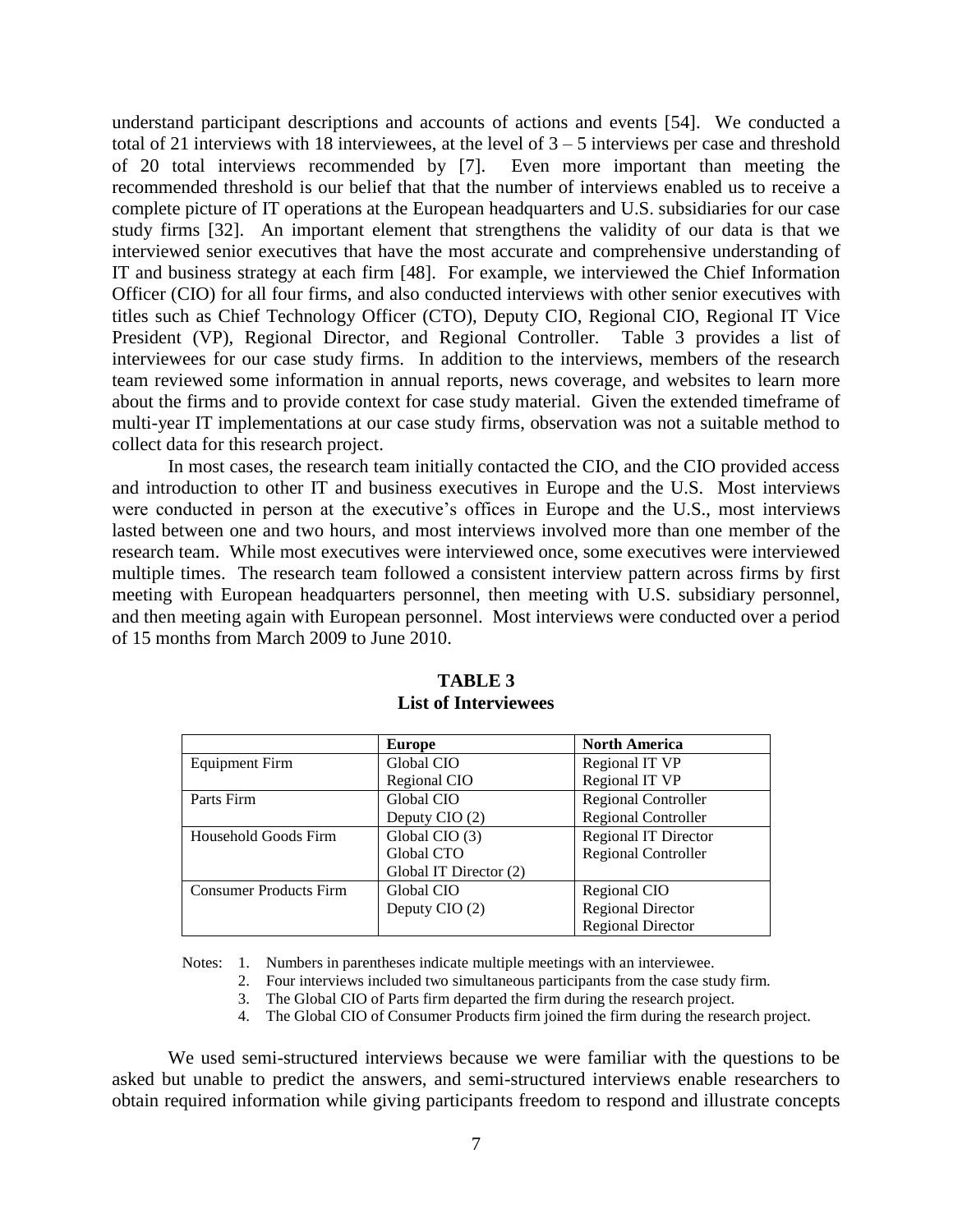[\[39\]](#page-20-14). Before the interviews, the research team prepared structured interview guides to ensure that all important issues were covered during the interviews, and to increase comparability across firms. Consistent with strategy research that identifies differences between headquarters and subsidiaries, the research team formulated different research questions for European headquarters and U.S. subsidiary personnel to capture their respective perspectives on global business processes and IT operations [\[14\]](#page-19-17). The main questionnaire items shown in Appendix A are consistent with prior research on the role of headquarters in an MNC [\[6\]](#page-19-18), relationship between headquarters and subsidiaries [\[30\]](#page-20-17), information exchanged between headquarters and subsidiaries [\[24\]](#page-20-18), responsibilities and decision-making between headquarters and subsidiaries [\[33\]](#page-20-19), business functions in an MNC [\[41\]](#page-20-12), role of IT in an MNC [\[2\]](#page-19-3), and types of IT infrastructure and applications in an MNC [\[22\]](#page-20-20).

Some interviewees showed and discussed confidential materials during the interviews (for example, one CIO presented material that was to be discussed with the Board of Directors the following week). While the research team took active notes on these materials during the interviews, we did not receive a paper or electronic copy of confidential materials. Shortly after each interview, a research team member prepared detailed notes from the interview [\[54\]](#page-21-11). Other team member(s) who attended the interview reviewed, refined and added to the interview notes as necessary. The detailed notes for each interview were then finalized, and maintained in a case collection. We added some background material to the first set of interview notes for each firm, including items such as company and financial information, news coverage, and professional background on the interviewee. Total notes across the four firms included approximately 100 single-space pages containing 45,000 words.

The active involvement of all three research team members in interviews strengthened the validity of data. In addition to triangulation of investigators in data collection, we triangulated data across interviewees and firms during the data analysis, and maintained a linkage between research questions, evidence and conclusions. Before we discuss the analysis and predictive propositions, we begin with a brief summary of each firm in our case study.

#### **Equipment firm**

Equipment firm is the second largest business unit of a global equipment firm that was founded during the 1800's, and is one of the world's four largest firms in this segment. Equipment firm sells to industrial customers through independent and firm-owned dealerships. Asia is the leading market for Equipment firm, Europe is the second leading market, and North America is the third leading market. While Equipment firm manufactures most products for the North America market in three manufacturing facilities throughout the Americas, some large equipment products are manufactured only in Asia and then imported to North America. In terms of corporate strategy, Equipment firm is nearing completion of a multi-decade transformation from specialty equipment provider to total solution provider, and this transformation has included multiple acquisitions of rival equipment firms to complete the product portfolio. For example, Equipment firm recently made a major acquisition in North America and acquired majority ownership of an Asian firm. In terms of organization structure, Equipment firm has reorganized from a geographic structure to a functional structure to encourage holistic business processes across regions. The R&D function is responsible to develop new products, the operations function is responsible to build products, and the sales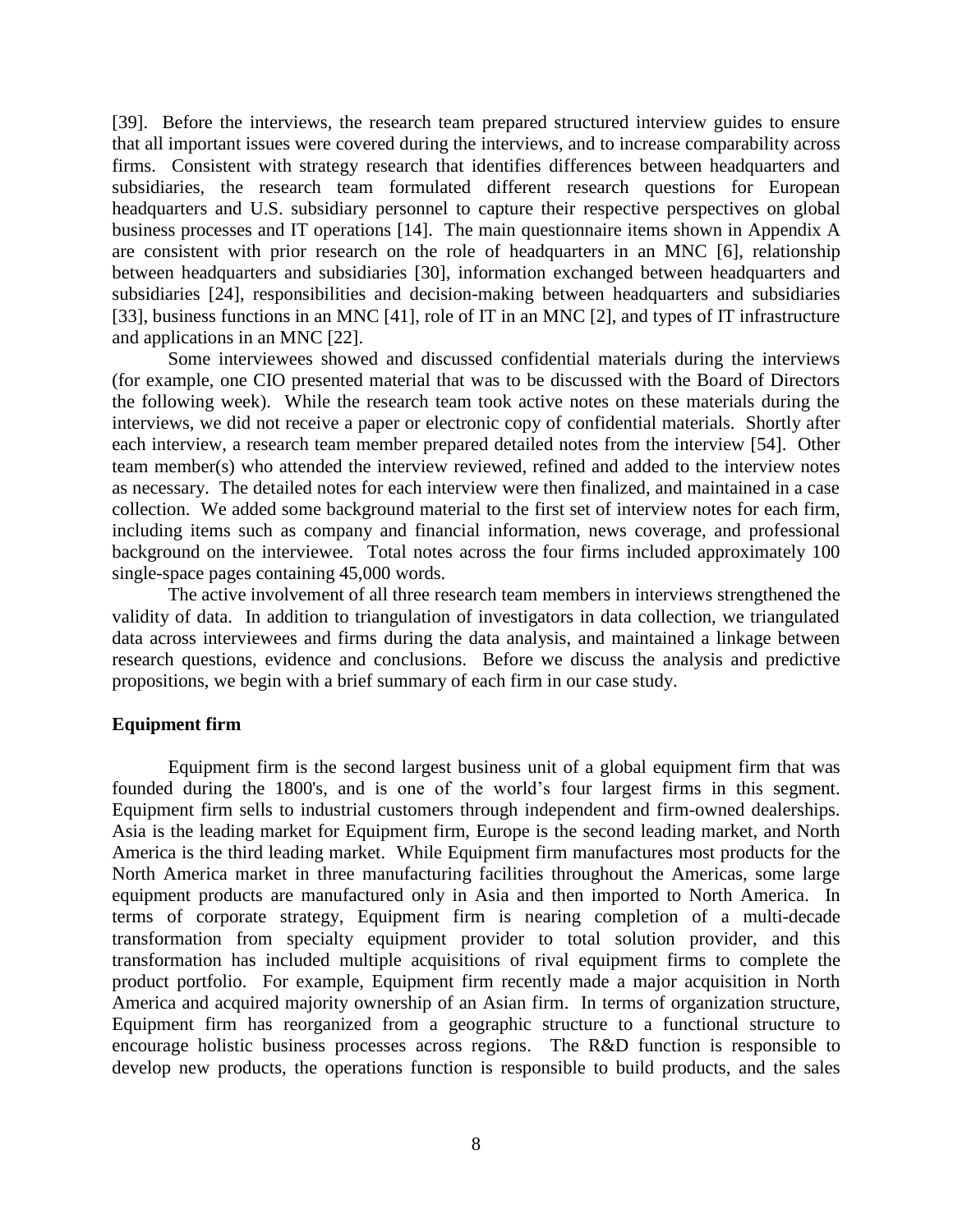function is responsible to sell products. In the reorganization, IT is a shared service across business functions with approximately 200 IT personnel.

In terms of IT, Equipment firm initiated a major global ERP implementation during the mid-2000s. The CIO communicated to our research team that the implementation was 70% complete as of Summer 2010, including the transition of legacy systems for some large acquisitions. The ERP system includes modules for global supplier and customer information, order handling and delivery, manufacturing, finance and HR. As Equipment firm progresses with its ERP implementation, the firm is beginning to leverage the ERP for global processes. For example, Equipment firm is beginning to use the ERP to gain visibility to its global customer base to optimize pricing, visibility to its global supplier base to optimize procurement, visibility to its global inventory and manufacturing data to optimize production and inventory management, and visibility to financial data to optimize profitability. However, Equipment firm has not yet defined all of the associated global processes. For example, Equipment firm has not yet identified the global processes for customer information, because dealers have historically been reluctant to provide customer information to Equipment firm because they want to protect their customer relationships.

Since Equipment firm sells a significant volume through independent dealerships, Equipment firm faces the IT challenge that dealer systems are not standardized and not consistently integrated with Equipment firm throughout the dealer network. The North American IT Director estimates that Equipment firm is integrated with 40% of its dealers in that market. Dealers who are integrated have visibility to Equipment firm inventory and order status throughout the dealer network. Equipment firm then has visibility to dealer stock and sales data for Equipment firm products (some dealers also sell products from other firms). Equipment firm is implementing a new dealer management system in Europe, and is encouraging dealers to participate in the implementation so dealers can check inventory and receive support from Equipment firm.

# **Parts firm**

Parts firm was founded over 100 years ago, and quickly became a global firm. Within 15 years, the firm's sales force covered 100 countries across five continents. Parts firm now has over 100 manufacturing and operational sites in over 25 countries, and is supported by over 10,000 distributors in another 100 countries. Europe is the leading market for Parts firm, Asia is the second leading market, and North America is the third leading market. Parts firm has grown organically and through acquisitions. The firm sells four product lines and is organized into three divisions with 40 segments based on the customer's industry. In addition to the divisional structure and customer-facing segments, Parts firm has shared services organizations for back office functions such as finance and IT.

Given the variety of geographies, customer segments and product lines at Parts firm, the divisions operate in a fairly autonomous manner. Core functions related to production, such as R&D and manufacturing, are performed at the divisional or segment level. The divisions require flexibility in production and delivery, because they need to adapt to rapidly-changing customer needs. There is some coordination between divisions and headquarters on product-related functions such as procurement and marketing, and more coordination on back office functions such as finance. The divisions transmit quarterly financial results to headquarters, and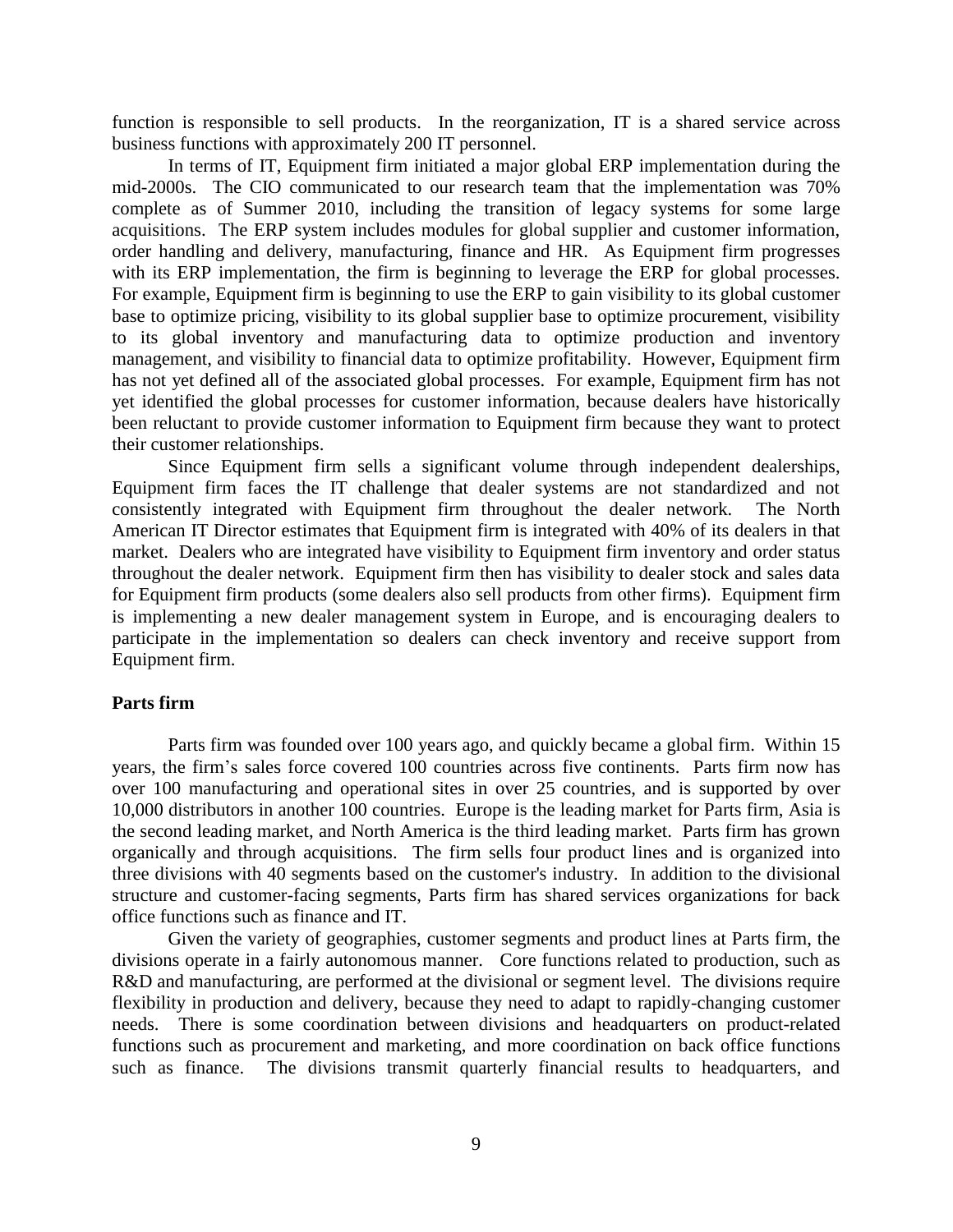headquarters has a global financial system that synthesizes and integrates the relevant data to provide a global view of financial performance.

The Parts firm IT organization and infrastructure mirrors the corporate structure. Because of the decentralized nature of R&D and manufacturing, and the flexibility required by the divisions, each region and product line may have its own process, applications and data. For example, Parts firm is required to maintain separate and secure data on its sales to the U.S. Department of Defense. The IT organization has 80 full-time equivalent staff at headquarters, and over 1,000 full-time equivalent staff at over 300 locations around the world. Because parts specifications can be fully defined and published in a catalog, Parts firm is increasingly relying on electronic commerce sales in some product lines (over 50% of total orders and approaching 100% for some niche segments). While Parts firm is undertaking some projects to unify the IT infrastructure, in other cases Parts firm has determined that it is not worthwhile to centralize IT systems because the cost of required upgrades and implementation exceeds the scale of the divisions and products.

#### **Household Goods firm**

Household Goods firm was founded almost 100 years ago, and is one of the top three global firms in its industry. This industry is heavily concentrated in manufacturing and sales channels, and firms in this industry have faced significant margin pressure in recent years. In response to the competitive environment, Household Goods firm has adopted a focus on cash flow and profitability. Household Goods firm is currently organized based on four regions (Europe, North America, Latin America and Asia) and four functional areas (Branding, HR, Finance, Legal). While the regions are currently autonomous and accountable for their own financial performance, the firm is taking steps to move from a regional structure to a centralized structure. The firm had developed global councils to offer some central coordination for functions such as procurement and marketing. During the time of our case study, Household Goods firm moved beyond global councils to name global directors for procurement, R&D and manufacturing. The firm is undertaking other initiatives to centralize operations. For example, Household Goods firm is considering ways to harmonize and share components in products across regions, and will then investigate sharing product platforms across regions. Household Goods firm is also looking to establish global R&D centers of excellence for each product type, and will then consider establishing global manufacturing centers of excellence in cases where it is feasible to manufacture and transport products and components across geographies.

The IT organization and applications have closely followed overall developments for Household Goods firm. As the firm has faced increased margin pressure, the number of IT staff has declined by 1/3 over the past decade, and the firm has consolidated 60 data centers to two data centers over the past three years. Household Goods firm currently has about 750 IT employees, with 200 IT staff focused on IT architecture, 500 IT staff focused on IT applications, and 50 IT staff focused on IT financial control. Consistent with its strategy to centralize and standardize operations, the firm is undertaking a global technology standardization project that is fully supported by the Chief Executive Officer (CEO). Project objectives are to harmonize processes and improve efficiency to strengthen controls, lower costs, manage risks and increase information transparency that will support better decisions. Household Goods firm is progressing from 30-40 disparate ERP instances to a single ERP system (although some locations may have a different implementation or instance) to achieve common master data, and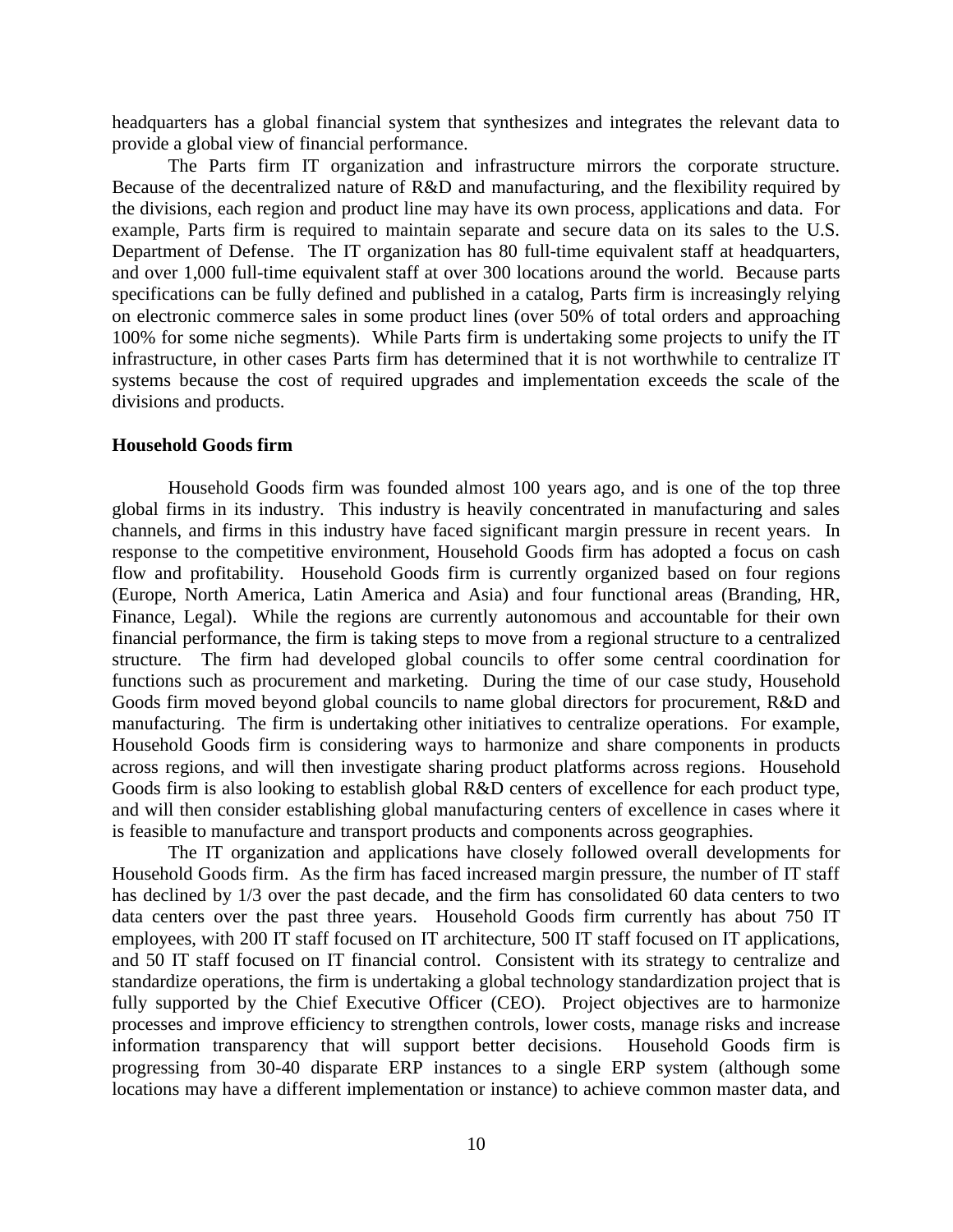the project involves multiple functions including sales and order processing, procurement, manufacturing, financials and HR. One function not planned for standardization is the management of local sales channels.

#### **Consumer Products firm**

Consumer Products firm was founded almost 100 years ago, and is a global leader in its segment. Northern Europe is the largest market for Consumer Products firm, and the U.S. is the second largest market. The firm manufactures most products in the region in which the products are sold. Consumer Products firm believes it has significant potential to grow market share and sales in the U.S., and it recently entered into a joint venture with a larger firm to distribute its products in countries outside of Northern Europe and the U.S. In addition to market share and sales growth, Consumer Products firm is pursuing global efficiencies and is in process of changing its organization from a regional structure to a product structure.

Consistent with this change in organizational structure, Consumer Products firm has combined its IT personnel into a single global unit. There are approximately 50 IT personnel in Consumer Products firm. While there are currently no common IT applications or business processes between the European headquarters and U.S. subsidiary, the firm has an objective to centralize the IT platform across geographies for finance, manufacturing, marketing and administration. Consumer Products firm currently sends financial and market share data from the plants and divisions to headquarters, and has a high priority to develop a global supply chain system. However, the firm will maintain unique sales and distribution systems in each region. The different IT platform for sales and distribution is consistent with the difference in business processes and consumer preferences in the Northern European and U.S. markets. For example, in Northern Europe Consumer Products firm owns the distribution channel, and in the U.S. the product is distributed through independent distributors.

Consumer Products firm used IT to overcome an interesting challenge in the U.S. market, where a significant portion is sold through small retailers and the product is not scanned when sold. Because the product is not scanned, Consumer Products firm is not able to receive or analyze consumer purchase data from small retailers. Consumer Products firm addressed the challenge by purchasing delivery data from the independent distributors, not only for its products but also for competitor products. The firm developed an application to analyze data on its sales and competitor sales, and equips its sales personnel with this data and analysis to provide consultative selling and category management expertise to retailers. This example illustrates the unique sales and marketing challenges faced by Consumer Products firm in each market, with the need for tailored IT systems to address market-specific challenges. Table 4 provides a summary of the business profile for each case study firm, and Table 5 provides a summary of the IT profile for each case study firm.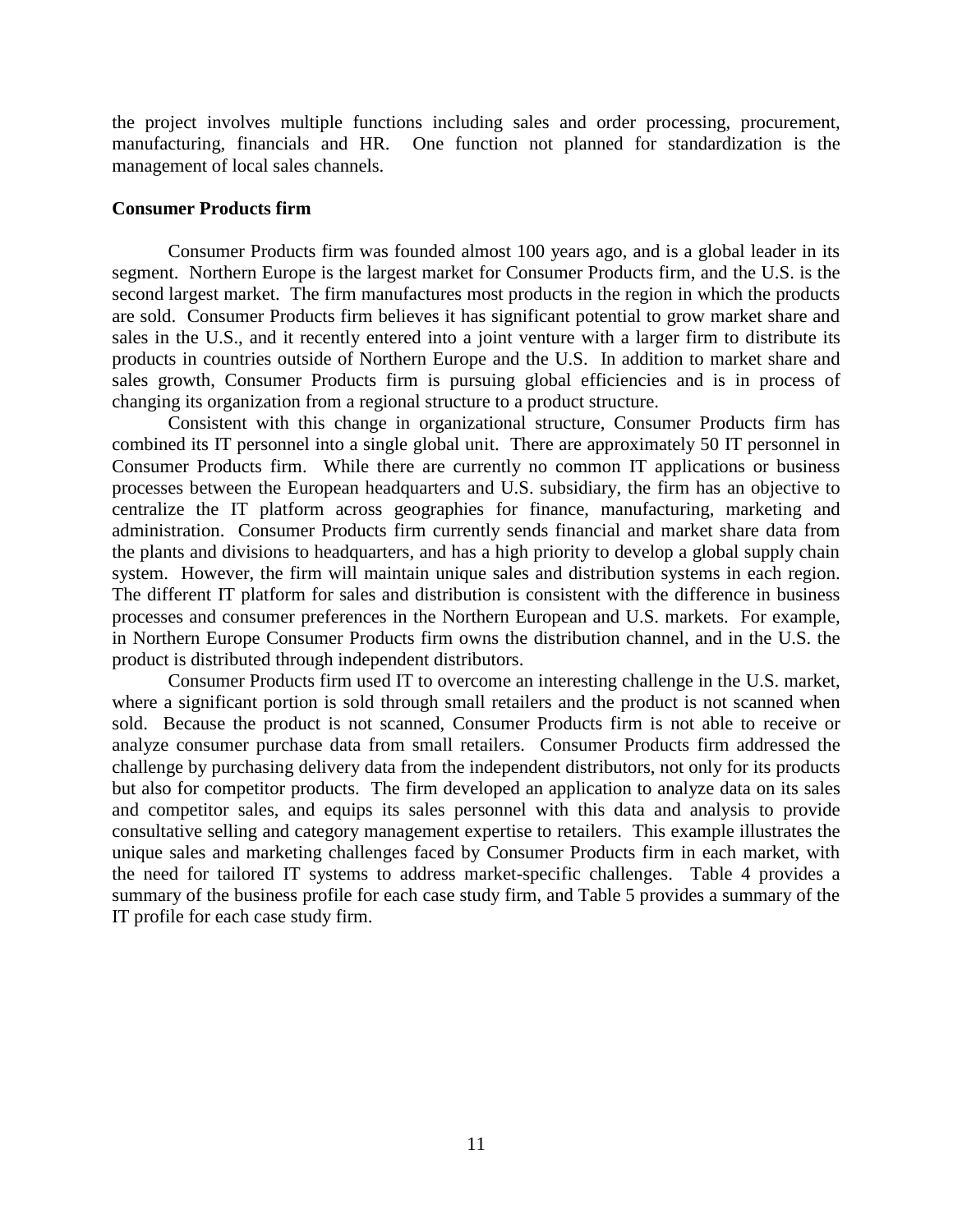|                 | Equipment<br>Firm                                              | Parts<br>Firm                                         | <b>Household Goods</b><br>Firm                   | <b>Consumer Products</b><br>Firm                              |
|-----------------|----------------------------------------------------------------|-------------------------------------------------------|--------------------------------------------------|---------------------------------------------------------------|
| Strategy        | Transformation from<br>specialty to total<br>solution provider | Organic growth and<br>acquisitions                    | Industry under<br>significant margin<br>pressure | Significant room for<br>U.S. sales and<br>market share growth |
| Structure       | Reorganized from<br>geographic to<br>functional structure      | Divisional structure<br>based on customer<br>segments | Moving from regional<br>to global structure      | Moving from regional<br>to product structure                  |
| Sales channel   | Sells through<br>independent and<br>firm-owned<br>dealerships  | Sells primarily<br>through distributors               | Sells primarily<br>through large<br>retailers    | Sells primarily<br>through small<br>retailers in U.S.         |
| IT organization | Shared service across<br>business functions                    | Shared service across<br>divisions                    | Significant reduction<br>in IT staff             | Combined IT<br>personnel into<br>single global unit           |

**TABLE 4 Business Profile of Case Study Firms**

# **TABLE 5 IT Profile of Case Study Firms**

|            | Equipment                                                                                                                    | Parts                                                                                                                              | <b>Household Goods</b>                                                                                                                  | <b>Consumer Products</b>                                                                                                       |
|------------|------------------------------------------------------------------------------------------------------------------------------|------------------------------------------------------------------------------------------------------------------------------------|-----------------------------------------------------------------------------------------------------------------------------------------|--------------------------------------------------------------------------------------------------------------------------------|
|            | Firm                                                                                                                         | Firm                                                                                                                               | Firm                                                                                                                                    | Firm                                                                                                                           |
| ERP        | Initiated global ERP<br>implementation<br>during mid-2000s,<br>70% complete as of<br>2010                                    | Each region and<br>product line has its<br>own applications<br>and data                                                            | Progressing from<br>disparate ERP<br>systems to single<br>ERP system to<br>achieve common<br>master data                                | Objective to centralize<br>platform across<br>geographies for<br>finance,<br>manufacturing,<br>marketing and<br>administration |
| Processes  | Beginning to leverage<br>ERP for global<br>processes, such as<br>visibility to global<br>inventory to<br>optimize production | Each division has its<br>own processes                                                                                             | Goal of technology<br>standardization to<br>harmonize<br>processes and<br>improve efficiency<br>to lower costs and<br>improve decisions | Different business<br>processes based on<br>different consumer<br>preferences in<br>Northern Europe<br>and U.S.                |
| Challenge  | Dealer systems not<br>standardized and not<br>integrated with<br>Equipment firm<br>throughout the<br>network                 | For some divisions not<br>worthwhile to<br>centralize IT<br>systems, because<br>cost exceeds scale<br>of divisions and<br>products | History of regional<br>autonomy may<br>present challenges<br>to technology<br>standardization                                           | Not able to receive<br>purchase data from<br>small retailers<br>because product is<br>not scanned when<br>sold                 |
| Next steps | Implement new dealer<br>management system<br>in Europe                                                                       | Implement global<br>CRM system                                                                                                     | Technology<br>standardization will<br>include sales and<br>order processing,<br>procurement,<br>manufacturing,<br>financials and HR     | High priority to<br>develop global SCM<br>system                                                                               |

# **PROPOSITIONS**

Building on prior research that describes the mechanisms through which IT facilitates globalization, in this paper we enhance understanding of the contexts in which certain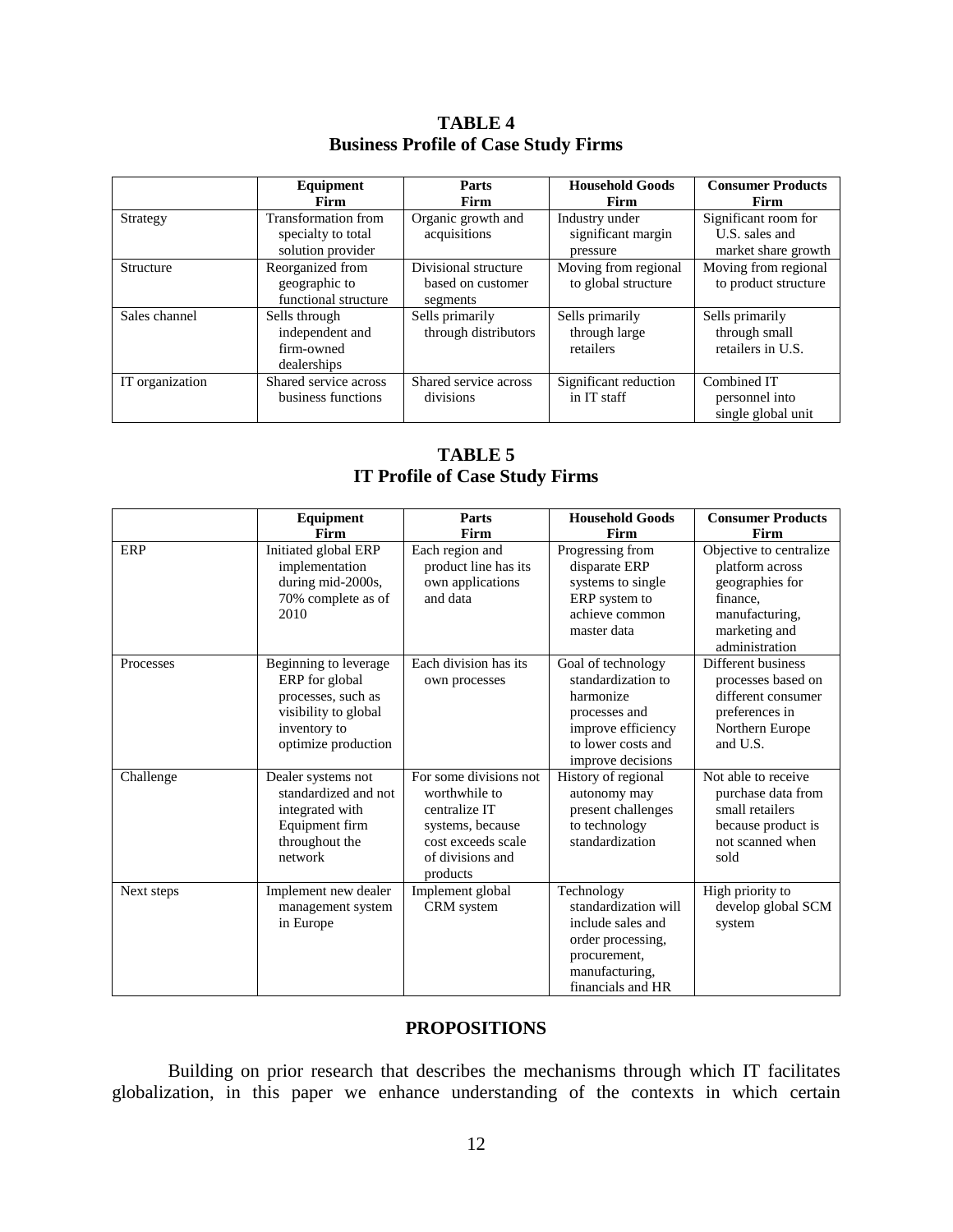mechanisms may be more applicable for firms with specific characteristics. Below we provide evidence based on analysis of our case study firms to develop three predictive propositions regarding the manner in which MNCs use IT to manage global operations. These propositions can be tested in future empirical research.

### **Value chain configuration**

While IT systems enable MNCs to disperse value chain activities across geographic locations, the nature of IT use for value chain configuration will vary based on the type of product. Because durable goods require higher levels of R&D and capital investment [\[16\]](#page-19-10), durable goods manufacturers face increased pressure to centralize production. Therefore, we expect durable goods manufacturers to use IT to support centralized production. The two durable goods manufacturers in our case study have centralized production in low cost countries. Equipment firm produces its largest lines of equipment in two low cost countries, and Household Goods firm has moved production to low cost countries in recent years.

These durable goods manufacturers use IT to support the centralization of production. For example, Equipment firm uses information from sales and marketing (customer demand, pricing, and aftermarket requirements) in the R&D and manufacturing for new products. Equipment firm has relied on acquisitions to round out its product portfolio, and the firm implements its global ERP system to integrate acquisitions into its global network. As Equipment firm brings its operations and acquisitions onto its global ERP system, it can leverage this data for configuration of other value chain activities. For example, Equipment firm can use data on its global supplier base to optimize procurement, data on its global customer base to optimize pricing, data on global manufacturing to optimize production and inventory management, and financial data to optimize profitability. For products produced in the U.S., Household Goods firm sources about 1/3 of its components from low cost countries. Household Goods firm is beginning to look at ways to share components across regions, with a long-term objective to share platforms across regions. The movement of production and sourcing across regions, and the eventual sharing of components and platforms across regions, mean that Household Goods firm will have a continuing role for IT to support value chain configuration.

By comparison, the non-durable goods manufacturers in our case study make less use of IT to configure their value chain activities. With lower required levels of R&D and capital investment, Parts firm manufactures many of its products in the regions where they are sold. Parts firm applies a different set of business processes and IT systems in each region. Consumer Products firm also manufactures many of its products in the regions whether they are sold, and there are currently no common systems between the firm's two largest markets. For these nondurable goods manufacturers, the lack of a global ERP system and lower scale of non-durable products make it infeasible and less necessary to configure value chain activities across regions. Based on findings from our case study firms, we propose that:

*Proposition 1: MNC durable goods manufacturers place greater focus on using IT for value chain configuration than MNC non-durable goods manufacturers.*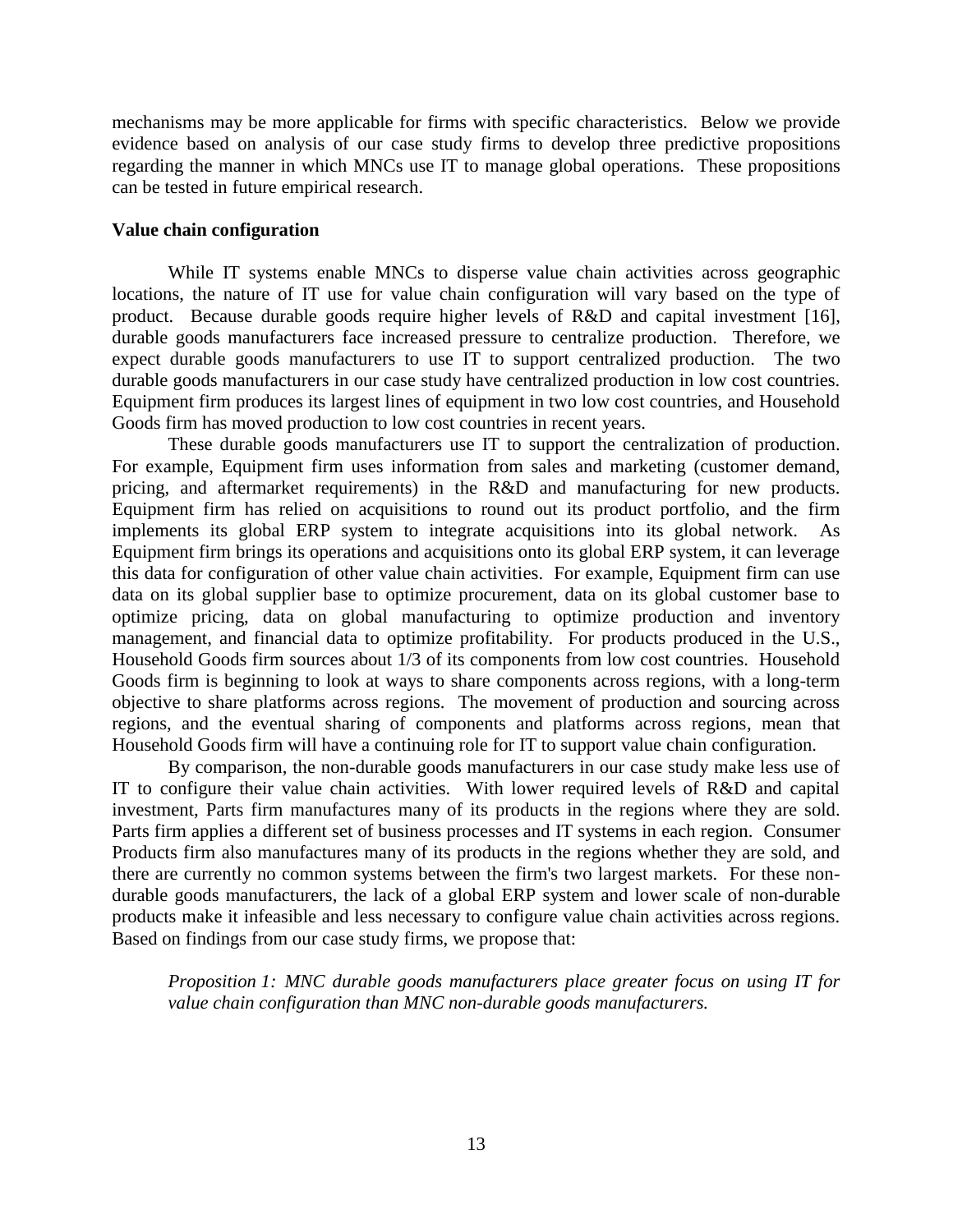#### **Value chain coordination**

Once MNCs configure their value chains, they need to coordinate activities across the value chain. While firms use IT to make decisions and manage resources for activities [\[11\]](#page-19-4), the nature of IT use will vary based on the nature of activity. As discussed above, firms place greater emphasis on standardizing and automating back-office processes, because customers do not directly interact with back-office processes and may not perceive these processes to be part of the firm's value proposition [\[44\]](#page-21-9). Therefore, we expect MNCs to use IT more for the coordination and efficiency of back-office processes across regions than for the coordination of front-office processes.

Findings from our case study firms support this expectation, as all four firms actively use IT to coordinate back-office processes across regions. For example, Equipment firm uses its global ERP system to coordinate the full range of back-office processes related to order handling, capacity planning, material supply, inventory management, manufacturing and invoicing, in addition to HR and finance. Even as Household Goods firm is in process of implementing an ERP system for procurement, manufacturing, HR and finance, the firm maintains a common database to report financial information across regions. Parts firm and Consumer Products firm also exchange and consolidate financial data and results across regions. The CIO future visions for our case study firms indicate that the use of IT to coordinate backoffice processes is likely to continue and increase. For example, the Household Goods CIO expects R&D and procurement to become more global processes at the firm in the future, and the Consumer Products CIO envisions that administration and manufacturing will become more global processes at the firm in the future.

On the other hand, our case study firms have much more limited IT-based coordination of front-office processes across regions, for a variety of reasons. For example, the distribution channel for Equipment firm varies by region. Because Equipment firm has a higher proportion of firm-owned dealers in one market and a higher proportion of independent dealers in another market, the firm uses a different dealer management system in each region. Consumer Products firm has widely different market shares across regions, with almost 90% market share in one region and only 20% in another region, which requires different sales and marketing systems based on the needs of each market. The Household Goods industry negotiates different purchase terms and discounts across countries, and accordingly has different order systems for each country. Even as Household Goods firm deploys other global systems as described above, Household Goods plans to maintain local IT solutions for sales and channel management. While Parts firm is doing some work to unify some customer data and processes across regions, the weight of evidence from our case study firms suggests that:

# *Proposition 2: MNCs place greater focus on using IT to coordinate back-office processes than front-office processes.*

#### **Local responsiveness**

Back-office processes are more amenable to global coordination because unique frontoffice processes are required to tailor products for different markets [\[42\]](#page-21-3). While industrial specifications have limited difference across markets, consumer preferences are more subject to local culture and tastes [\[46\]](#page-21-7). Accordingly, we expect that MNCs with individual consumers will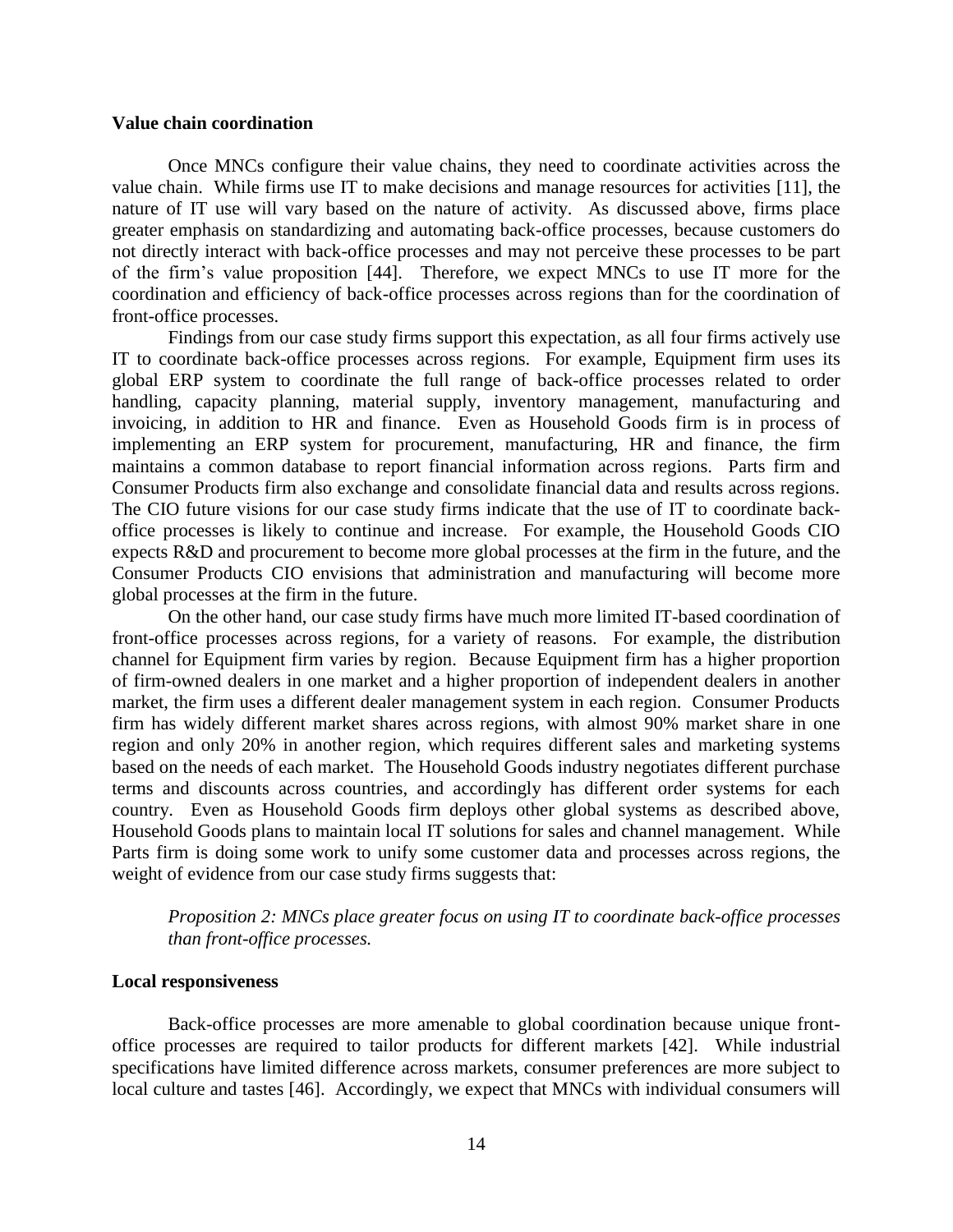make greater use of IT to adapt to local markets, and we find this to be the case for the firms in our study. Consumer Products firm currently allows each subsidiary to define its own IT processes. One region in which Consumer Products firm faces greater competition has a range of systems to increase its market share, such as an application for sales personnel to transmit data on competitor pricing and promotions on a real-time basis from a retail location. Consumer Products firm also has an application for sales personnel to help retailers optimize profit mix and profitability for the category, including products from other manufacturers. In the meantime, the region in which Consumer Products firm faces less competition has a separate CRM system tailored for needs in that region. While Consumer Products firm plans to centralize administration and manufacturing, the future state will still have separate sales and marketing applications by region. Household Goods firm currently has different CRM systems in various regions. Even though Household Goods firm plans to implement a single CRM system, the CIO will allow for CRM differences across markets.

On the other hand, MNCs with industrial customers show less use of IT to tailor products and services to each market. For example, Parts firm is reorganizing its sales force to sell all products within a market. Parts firm is also increasingly relying on electronic commerce for some of its product lines, and electronic commerce enforces a more standardized process with industrial customers across regions. In fact, the Parts firm Deputy CIO indicates that electronic commerce is also driving many IT projects to integrate with operational systems, rather than the future differences being anticipated at Household Goods firm and Consumer Products firm. While Equipment firm uses different dealer management systems in different regions, we note that all of the dealer management systems have similar functionality (such as enabling a dealer to check inventory availability and order status), and over time Equipment firm will integrate the dealer management systems into its global ERP system. Based on findings from our case study firms, we propose that:

*Proposition 3: MNCs with individual consumers place greater focus on using IT to achieve local responsiveness than MNCs with industrial customers.*

# **DISCUSSION AND CONCLUSION**

To address the gap in research on how MNCs use IT to facilitate globalization, we conducted in-depth interviews with top IT and business executives at the European headquarters and North American subsidiary for four MNCs. The common context for these MNCs is that they belong to the 2011 *Forbes* Global 2000 list of the world's largest publicly-traded firms and have annual revenue over US\$1 billion, with Europe and North America as two of the three largest sales regions. While the common context provides a degree of consistency and some control factors that allow for analytical generalization, our case study firms also have differentiating characteristics that allow for comparison and contrast. Two of our case study firms manufacture durable products and two firms manufacture non-durable products, and two firms manufacture products for industrial customers and two manufacture products for individual consumers.

We apply our case study data to develop predictive propositions that build depth and understanding for the mechanisms through which IT facilitates globalization. We propose that MNCs that manufacture durable goods place greater focus on using IT for value chain reconfiguration than MNCs that manufacture non-durable goods, and that MNCs place greater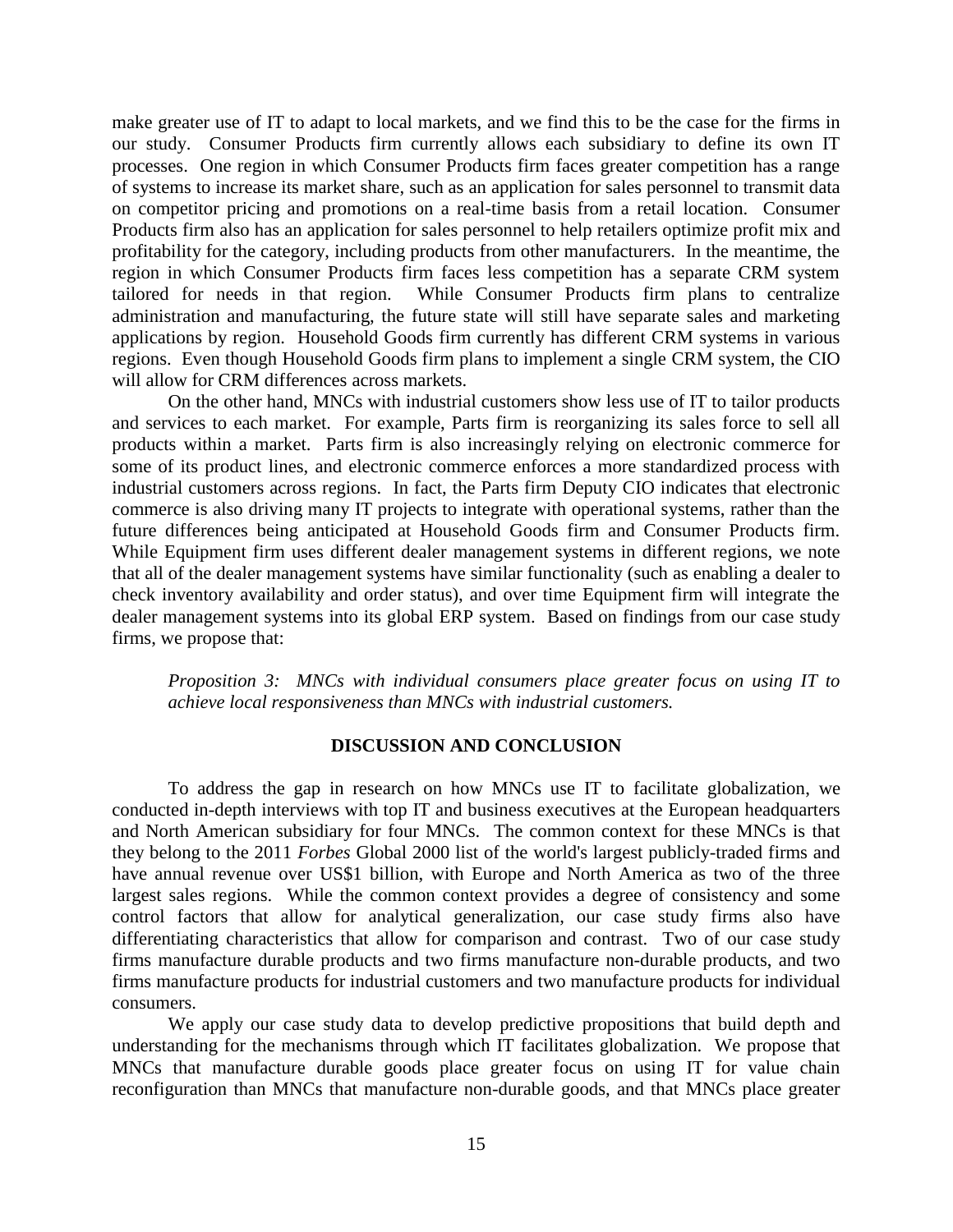focus on using IT to coordinate back-office processes than front-office processes. We also propose that MNCs with individual consumers place greater focus on using IT to achieve local responsiveness than MNCs with industrial customers.

The case study data and predictive propositions in this paper move IT globalization research forward in two ways. First, this paper illustrates two objective dimensions (durable product vs. non-durable product, industrial customer vs. individual consumer) along which firms can be categorized for empirical research, and our propositions identify three ways in which the use of IT to manage global operations can vary based on these dimensions. This progress is important, because early IT globalization research has only been able to categorize firms based on generic strategy typologies. While this early research has built a helpful foundation, there are some potential shortcomings. A categorization using strategy typologies is subjective, as there is no third-party data source to validate that the strategy of a particular firm is multi-domestic vs. international vs, transnational vs. global. Even if researchers code the strategies based on published materials, those published materials may represent the firm's aspiration rather than its actual strategic positioning. By using objective dimensions such as durable product vs. nondurable product or industrial customer vs. individual consumer, researchers can perform empirical analysis to generate additional insights that will be tailored to specific types of firms.

Second, in addition to identifying a classification scheme for firms, this paper provides useful guidance on other variables that can be considered in future empirical research on IT and globalization. For example, Tables 4 and 5 identify other dimensions along which our case study firms differ, such as the firm's corporate structure or business processes. These dimensions, along with other dimensions such as structure of the IT organization or extent of IT outsourcing, may result in different applications or effects of IT on globalization.

There is a need for future research to better understand the parameters for product, process, customer and firm characteristics that impact the use of IT for globalization, and analytical research could model the relationships among these parameters [\[51\]](#page-21-13). While the IT globalization mechanisms of value chain configuration, value chain coordination and local responsiveness have been separately articulated, there is a need for empirical research to identify and test relationships among the mechanisms. For example, once firms configure their value chain activities they must coordinate those activities, and the coordination includes activities that facilitate local responsiveness. While a multi-case study can support analytical generalization, empirical research using archival data will be required to support statistical generalization to the full population. Data for global firms can be collected on a cross-sectional basis to test relationships at a point in time, and on a panel basis to test the implementation of IT for globalization over a period of time. There is also a need for future research to study the outcomes of IT and globalization, such as the extent to which the use of IT enables firms to increase foreign revenues and foreign profits [\[35\]](#page-20-21).

From a practice perspective, our findings are useful for managers. Our case studies demonstrate that the manner in which global firms use IT will vary based on the type of product, type of process, and type of customer. Our findings enable managers to better align IT initiatives with their corporate strategies based on the products they sell and markets in which they operate [\[43\]](#page-21-14). For example, MNCs with individual consumers can expect initiatives to standardize IT infrastructure and applications for back-office processes to meet with less internal resistance and deliver better business results than initiatives to standardize applications for front-office processes. Similarly, MNCs that manufacture durable goods can expect efforts to standardize production systems to yield long-term benefits, while MNCs firms that manufacture non-durable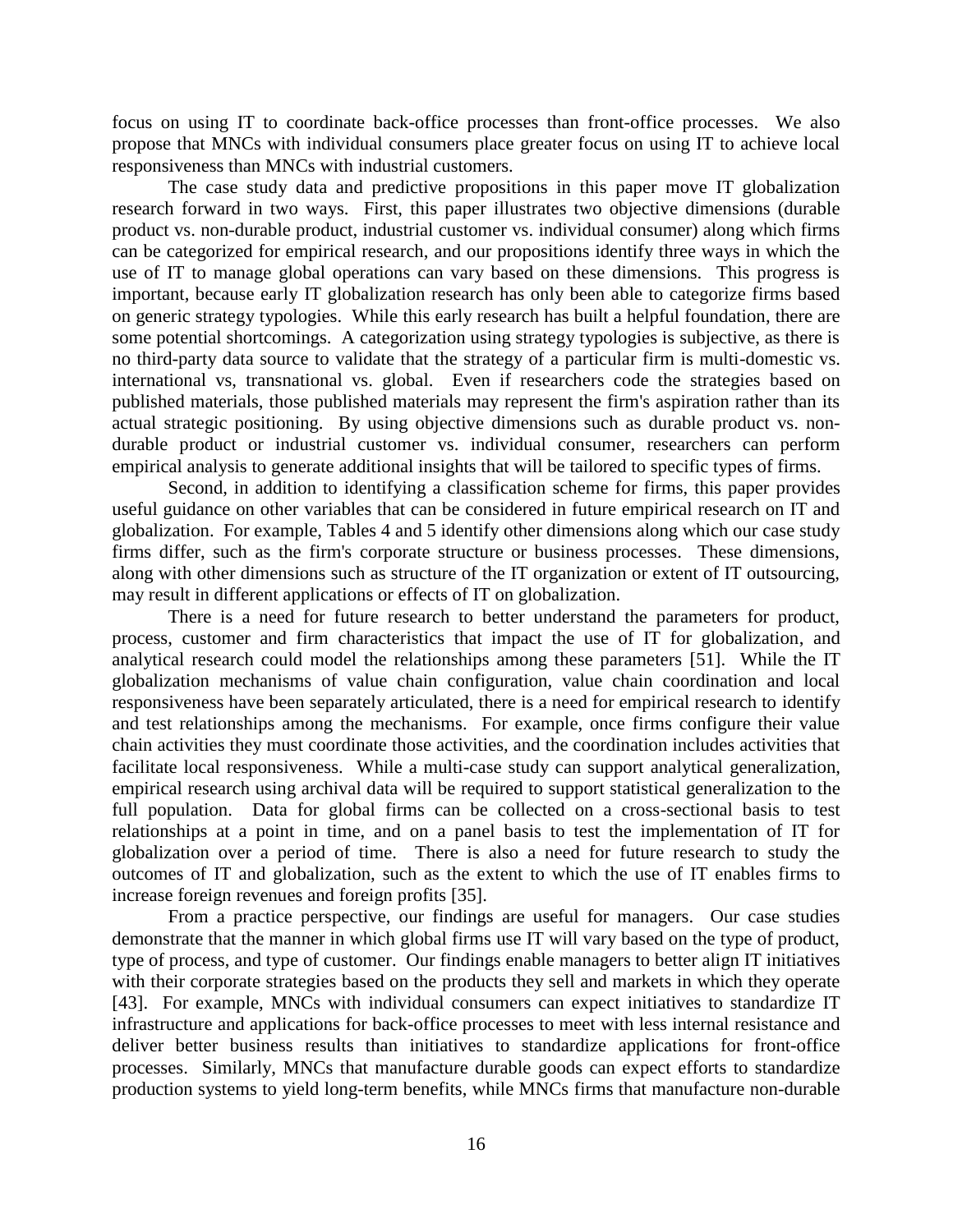goods may find that the benefits of standardizing production systems are outweighed by the need to respond to rapid changes in customer needs.

In addition to our recognition that multi-case studies support analytical generalization rather than statistical generalization, we also note the limitation our case study data on each firm is a "snapshot" for a 15-month period. While we attempted to address this limitation by discussing historical context and future plans with the executives of our case study firms, we recognize that over time business conditions can change and/or MNCs may change their corporate strategies and accelerate or delay implementation of various IT projects for those business conditions and corporate strategies.

In conclusion, we conducted case studies of four large firms to learn about the manner in which MNCs use IT to facilitate globalization. Our case study firms represented a range of industries and products, and included a range of processes and customers. We developed three predictive propositions based on our case study findings. These propositions will open the door for future analytical and empirical research, and are important as MNCs expand their global operations and earn an increasing portion of foreign revenue and profits.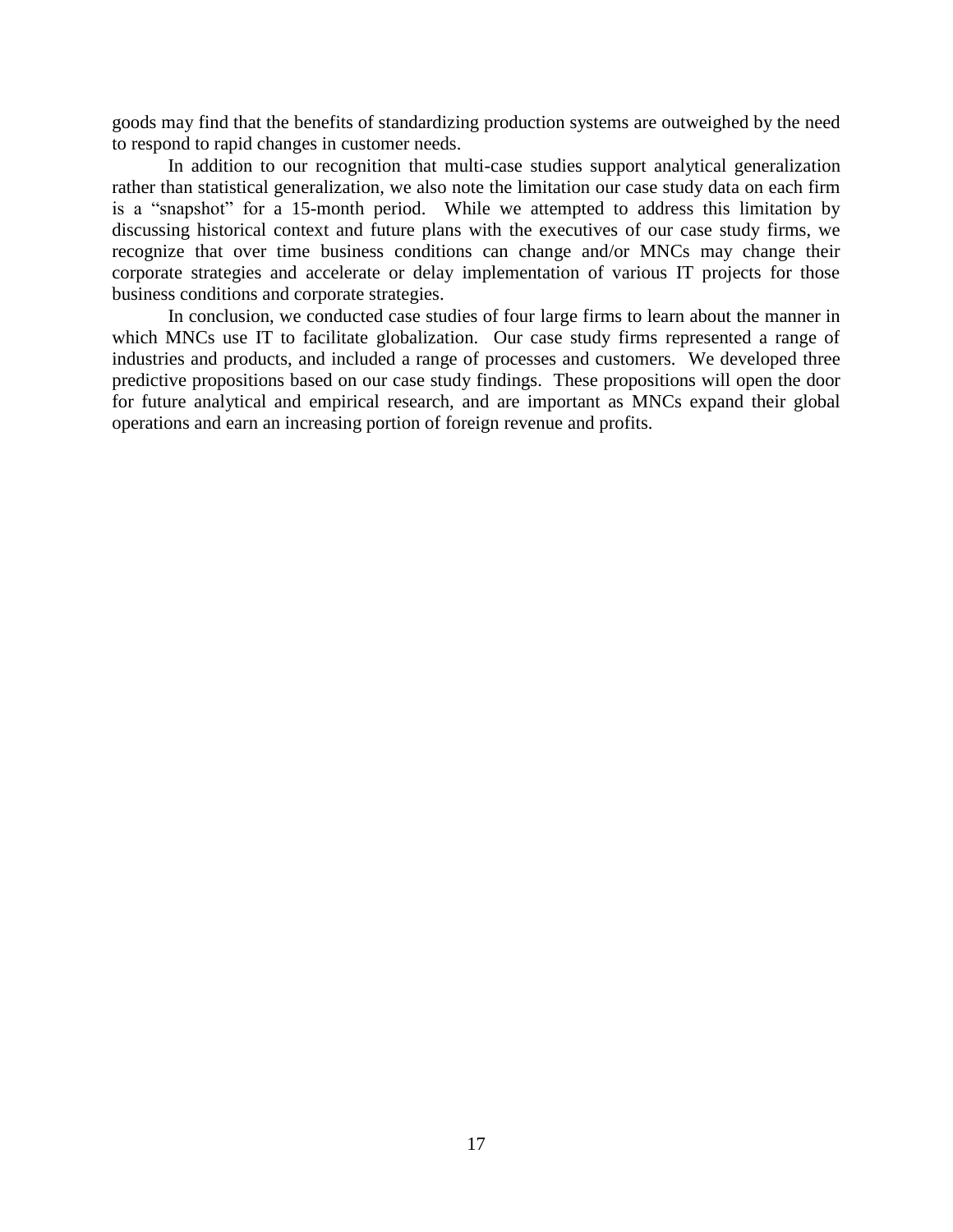# **APPENDIX A Main Questionnaire Items for Semi-Structured Interviews**

# **Headquarters questions**

- 1. What are the strategy and goals for the company as a multi-national corporation (MNC)?
- 2. What challenges does the company face in achieving its strategy and goals?
- 3. How does the company work to address these challenges [using organizational structure, IT systems, business process changes]?
- 4. How does the company evaluate the success/failure of its initiatives [organizational, IT, business process] and with what kind of metrics?
- 5. From the perspective of the firm, what is the desired relationship between headquarters and subsidiaries?
- 6. What type of information needs to be exchanged between headquarters and subsidiaries to establish and maintain this relationship?
- 7. Do headquarters and subsidiaries share a common view on the desired relationship and the need for information exchange?
- 8. Are there barriers to a common view and/or information exchange? If so, what are the barriers? How is the company working to overcome the barriers?

# **Subsidiary questions**

- 1. Which of the functions listed below are performed at the subsidiary level? Are the associated business processes unique to the subsidiary, or are the processes based on headquarters directives? (a) R&D/product design, (b) Procurement, (c) Production/manufacturing, (d) Marketing/advertising, (e) Sales/service, (f) IT/IS, (g) Finance/accounting, (h) HR, (i) Other.
- 2. Please briefly describe the current IT/IS at the subsidiary level. (a) Network/intranet, (b) Data center, (c) ERP, (d) Procurement, (e) Supply chain management, (f) Warehousing/distribution, (g) CRM, (h) Electronic commerce, (i) Major initiatives underway, and (j) Other.
- 3. What are the general strategy and goals for the subsidiary? How are these related to the firm's global strategy? How does the IT/IS function support the subsidiary's goals?
- 4. From the subsidiary's perspective, what is the desired relationship between the subsidiary and headquarters?
- 5. What type of information is exchanged with headquarters? What type of information is exchanged with other subsidiaries? Are there any barriers to information exchange, and if so, how does the subsidiary work to overcome these barriers?
- 6. Are there any local market aspects that have had a great impact on the current IT/IS state? Are there any corporate functions (see list under subsidiary question 1 above) that present unique requirements for the current IT/IS state?
- 7. Where are the major of high-level IT/IS decisions made at the subsidiary or at headquarters? What role does your position play to define the information and application architecture? To what extent do IT/IS and executive leadership in other areas collaborate to define architecture and application strategy and implementation?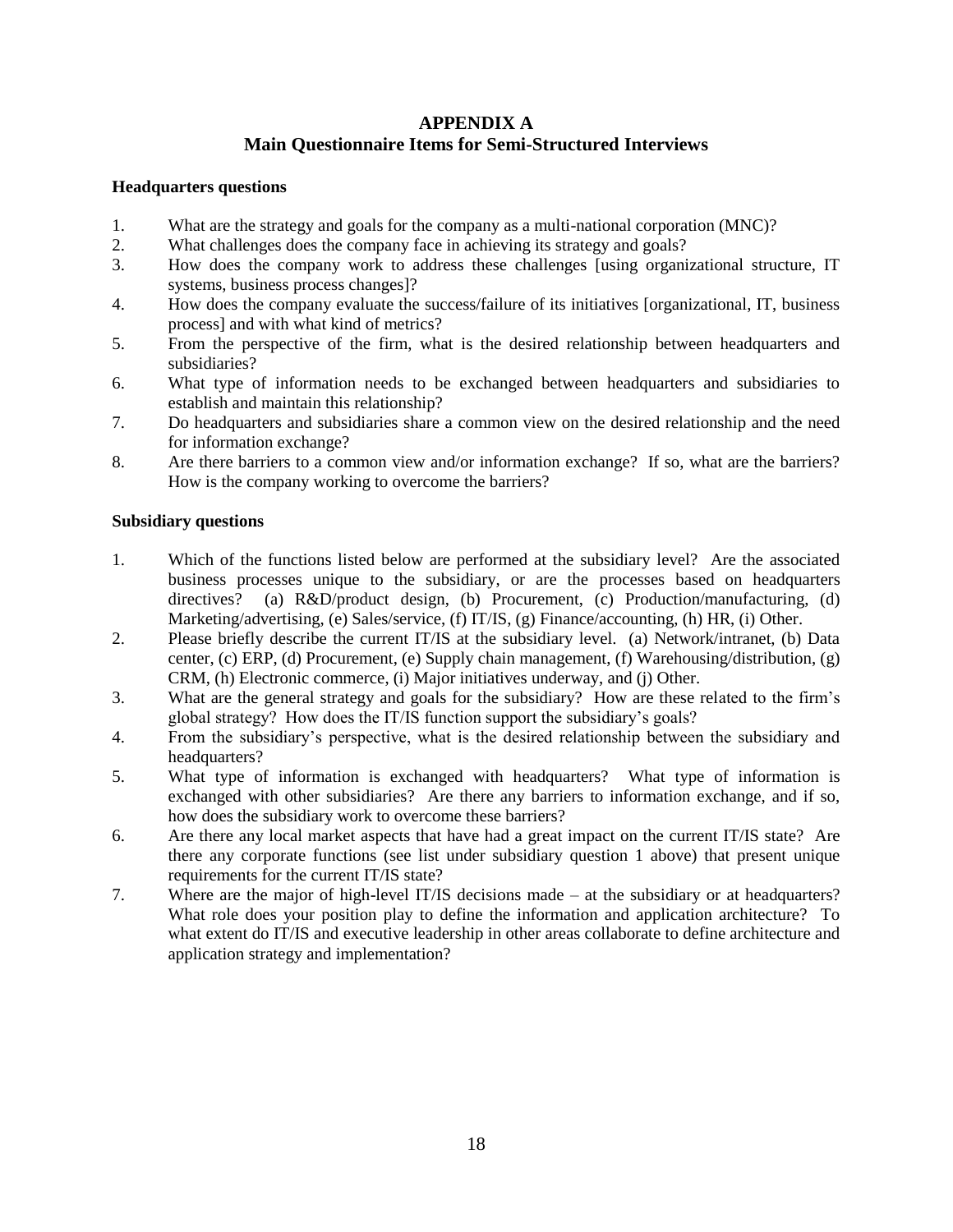#### **ACKNOWLEDGMENTS**

We thank the executives of participating case study firms for sharing strategic insights and operational details. Financial support was provided in by the Handelsbanken Foundation and the University of Richmond Robins School of Business.

#### **REFERENCES**

- <span id="page-19-0"></span>1. Aeppel, T., "Overseas Profits Provide Shelter for U.S. Firms," *Wall Street Journal*, August 9, 2007, p. A1.
- <span id="page-19-3"></span>2. Andersen, T. and N.J. Foss, "Strategic Opportunity and Economic Performance in Multinational Enterprises: The Role and Effects of Information and Communication Technology*,*" **Journal of International Management**, 11:2, 2005, pp. 293-310.
- <span id="page-19-8"></span>3. Bartlett, C.A. and S. Ghoshal, *Managing Across Borders: The Transnational Solution*, 1989, Boston, MA: Harvard Business School Publishing.
- <span id="page-19-2"></span>4. Boudreau, M.-C., K.D. Loch, D. Robey, and D. Straub, "Going Global: Using Information Technology to Advance the Competitiveness of the Virtual Transnational Organization*,*" **Academy of Management Executive** 12:4, 1998, pp. 120-128.
- <span id="page-19-12"></span>5. Cavusgil, S.T., S. Zou, and G.M. Naidu, "Product and Promotion Adaptation in Export Ventures: An Empirical Investigation*,*" **Journal of International Business Studies**, 24:3, 1993, pp. 479- 506.
- <span id="page-19-18"></span>6. Collis, D., D. Young, and M. Goold, "The Size, Structure, and Performance of Corporate Headquarters*,*" **Strategic Management Journal**, 28:4, 2007, pp. 383-405.
- <span id="page-19-16"></span>7. Creswell, J.W., *Qualitative Research Design & Inquiry: Choosing Among Five Approaches*, Third Edition, 2012, Thousand Oaks, CA: Sage Publications.
- <span id="page-19-15"></span>8. Eisenhardt, K.M., "Building Theories from Case Study Research*,*" **Academy of Management Review**, 14:4, 1989, pp. 532-550.
- <span id="page-19-14"></span>9. Eisenhardt, K.M. and M.E. Graebner, "Theory Building from Case Studies: Opportunities and Challenges*,*" **Academy of Management Journal**, 50:1, 2007, pp. 25-32.
- <span id="page-19-9"></span>10. Enright, M.J. and V. Subramanian, "An Organizing Framework for MNC Subsidiary Typologies*,*" **Management International Review** 47:6, 2007, pp. 895-924.
- <span id="page-19-4"></span>11. Ensign, P.C., "The Multinational Corporation as a Coordinated Network: Organizing and Managing Differently*,*" **Thunderbird International Business Review**, 41:3, 1999, pp. 291-322.
- <span id="page-19-6"></span>12. Finnegan, P. and S.N. Longaigh, "Examining the Effects of Information Technology on Control and Coordination Relationships: An Exploratory Study in Subsidiaries of Pan-National Corporations*,*" **Journal of Information Technology** 17:3, 2002, pp. 149-163.
- <span id="page-19-11"></span>13. Fornell, C., M.D. Johnson, E.W. Anderson, J. Cha, and B.E. Bryant, "The American Customer Satisfaction Index: Nature, Purpose, and Findings*,*" **Journal of Marketing**, 60:4, 1996, pp. 7-18.
- <span id="page-19-17"></span>14. Ghoshal, S. and N. Nohria, "Internal Differentiation within Multinational Corporations*,*" **Strategic Management Journal**, 10:4, 1989, pp. 323-337.
- <span id="page-19-7"></span>15. Gupta, A.K. and V. Govindarajan, "Knowledge Flows and the Structure of Control within Multinational Corporations*,*" **Academy of Management Review**, 16:4, 1991, pp. 768-792.
- <span id="page-19-10"></span>16. Hitt, M.A. and R.D. Ireland, "Corporate Distinctive Competence, Strategy, Industry and Performance*,*" **Strategic Management Journal**, 6:3, 1985, pp. 273-293.
- <span id="page-19-13"></span>17. Holm, D.B., K. Eriksson, and J. Johanson, "Creating Value through Mutual Commitment to Business Network Relationships*,*" **Strategic Management Journal**, 20:5, 1999, pp. 467-486.
- <span id="page-19-1"></span>18. Ito, K. and E.L. Rose, "The Implicit Return on Domestic and International Sales: An Empirical Analysis of US and Japanese Firms*,*" **Journal of International Business Studies**, 41:6, 2010, pp. 1074-1089.
- <span id="page-19-5"></span>19. Jaussad, J. and J. Schapper, "Control Mechanisms of Their Subsidiaries by International Firms: A Multidimensional Perspective*,*" **Journal of International Management**, 12:1, 2006, pp. 23-45.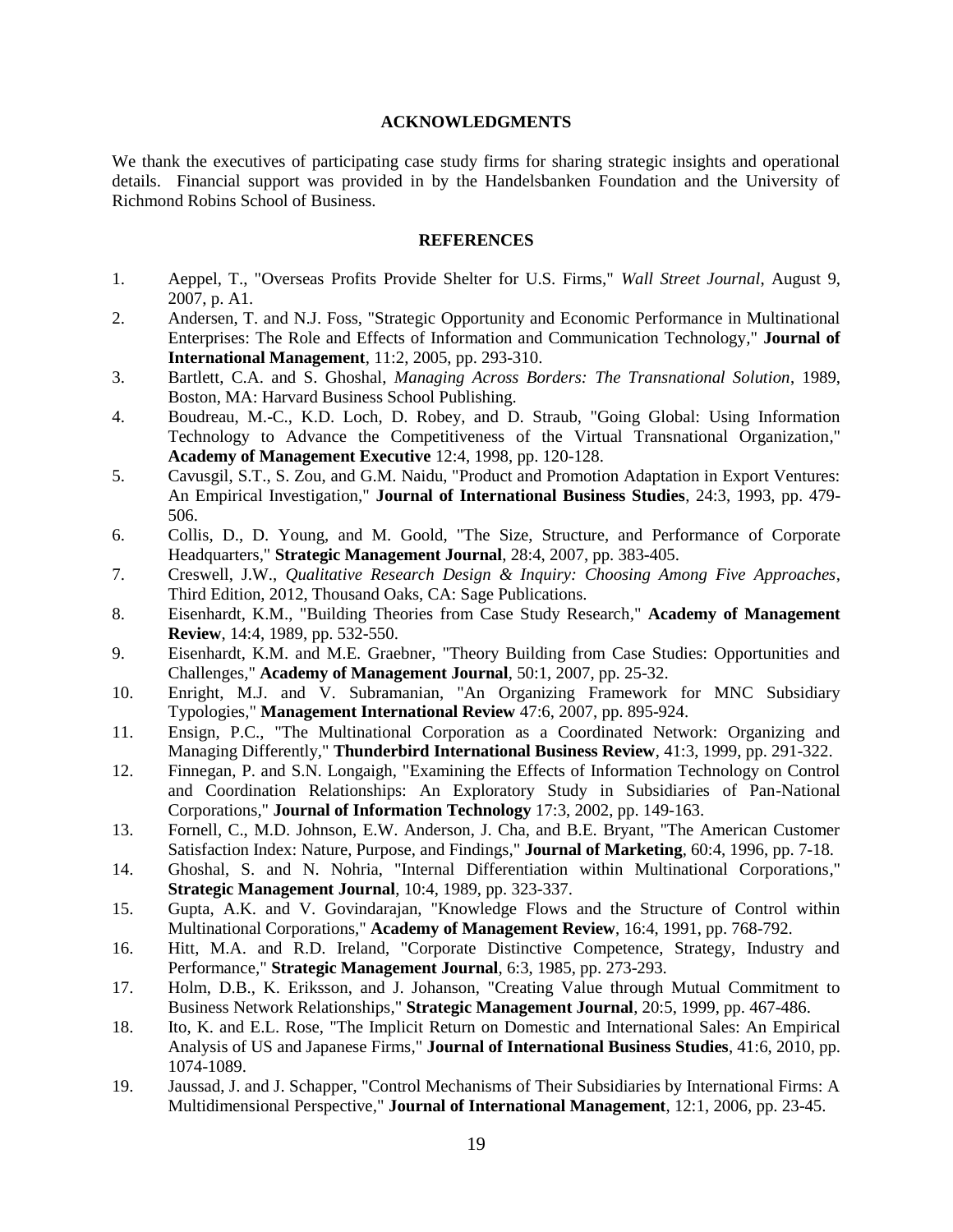- <span id="page-20-4"></span>20. Jean, R.-J., R.R. Sinkovics, and D. Kim, "Information Technology and Organizational Performance within International Business to Business Relationships*,*" **International Marketing Review**, 25:5, 2008, pp. 563-583.
- <span id="page-20-9"></span>21. Karimi, J. and B.R. Konsynski, "Globalization and Information Management Strategies*,*" **Journal of Management Information Systems**, 7:4, 1991, pp. 7-26.
- <span id="page-20-20"></span>22. Kettinger, W.J., D.A. Marchand, and J.M. Davis, "Designing Enterprise IT Architectures to Optimize Flexibility and Standardization in Global Business*,*" **MIS Quarterly Executive**, 9:2, 2010, pp. 95-113.
- <span id="page-20-15"></span>23. Keutel, M., B. Michalik, and J. Richter, "Towards Mindful Case Study Research in IS: A Critical Analysis of the Past 10 Years*,*" **European Journal of Information Systems**, 23:3, 2014, pp. 256-272.
- <span id="page-20-18"></span>24. Kim, K., J.-H. Park, and J.E. Prescott, "The Global Integration of Business Functions: A Study of Multinational Businesses in Integrated Global Industries*,*" **Journal of International Business Studies**, 34:4, 2003, pp. 327-344.
- <span id="page-20-10"></span>25. King, W.R. and P.R. Flor, "The Development of Global IT Infrastructure*,*" **Omega**, 36:3, 2008, pp. 486-504.
- <span id="page-20-5"></span>26. King, W.R. and V. Sethi, "Patterns in the Organization of Transnational Information Systems*,*" **Information & Management**, 38:4, 2001, pp. 201-215.
- <span id="page-20-1"></span>27. Lahart, J., "Divided by a Two-Track Economy " *Wall Street Journal*, September 8, 2010, p. B1.
- <span id="page-20-11"></span>28. Leith, C. and J. Malley, "A Sectoral Analysis of Price-Setting Behavior in U.S. Manufacturing Industries*,*" **The Review of Economics and Statistics**, 89:2, 2007, pp. 335-342.
- <span id="page-20-0"></span>29. Lewin, A.Y., S. Massini, and C. Peeters, "Why are Companies Offshoring Innovation? The Emerging Global Race for Talent*,*" **Journal of International Business Studies**, 40:6, 2009, pp. 901-925.
- <span id="page-20-17"></span>30. Luo, Y., "Market-Seeking MNEs in an Emerging Market: How Parent-Subsidiary Links Shape Overseas Success*,*" **Journal of International Business Studies**, 34:3, 2003, pp. 290-309.
- <span id="page-20-8"></span>31. Manwani, S. and R.M. O'Keefe, "The IT Contribution in Developing a Transnational Capability at Electrolux*,*" **Journal of Strategic Information Systems**, 12:2, 2003, pp. 111-128.
- <span id="page-20-16"></span>32. Marshall, B., P. Cardon, A. Poddar, and R. Fontenot, "Does Sample Size Matter in Qualitative Research? A Review of Qualitative Interviews in IS Research*,*" **Journal of Computer Information Systems**, 54:1, 2013, pp. 11-22.
- <span id="page-20-19"></span>33. Mirchandani, D.A. and A.L. Lederer, "IS Planning Autonomy in US Subsidiaries of Multinational Firms*,*" **Information & Management**, 41:8, 2004, pp. 1021-1036.
- <span id="page-20-6"></span>34. Mithas, S. and J. Whitaker, "Is the World Flat or Spiky? Information Intensity, Skills and Global Service Disaggregation*,*" **Information Systems Research**, 18:3, 2007, pp. 237-259.
- <span id="page-20-21"></span>35. Mithas, S., J. Whitaker, and A. Tafti, *Information Technology and Globalization: Theory and Evidence*, in *University of Maryland Working Paper*2015, University of Maryland: College Park, MD.
- <span id="page-20-2"></span>36. Mohdzain, M.B. and J.M. Ward, "A Study of Subsidiaries' Views of Information Systems Strategic Planning in Multinational Organizations*,*" **Journal of Strategic Information Systems**, 16:4, 2007, pp. 324-352.
- <span id="page-20-13"></span>37. Ngniatedema, T., "A Mass Customization Information Systems Architecture Framework*,*" **Journal of Computer Information Systems**, 52:3, 2012, pp. 60-70.
- <span id="page-20-3"></span>38. Palvia, P.C., "Developing a Model of the Global and Strategic Impact of Information Technology*,*" **Information & Management**, 32:5, 1997, pp. 229-244.
- <span id="page-20-14"></span>39. Pare, G., "Investigating Information Systems with Positivist Case Study Research*,*" **Communications of the Association for Information Systems**, 13:1, 2004, pp. 233-264.
- <span id="page-20-7"></span>40. Peppard, J., "Information Management in the Global Enterprise: An Organising Framework*,*" **European Journal of Information Systems**, 8:2, 1999, pp. 77-94.
- <span id="page-20-12"></span>41. Porter, M.E. and V.E. Millar, "How Information Gives You Competitive Advantage*,*" **Harvard Business Review**, 63:4, 1985, pp. 149-160.